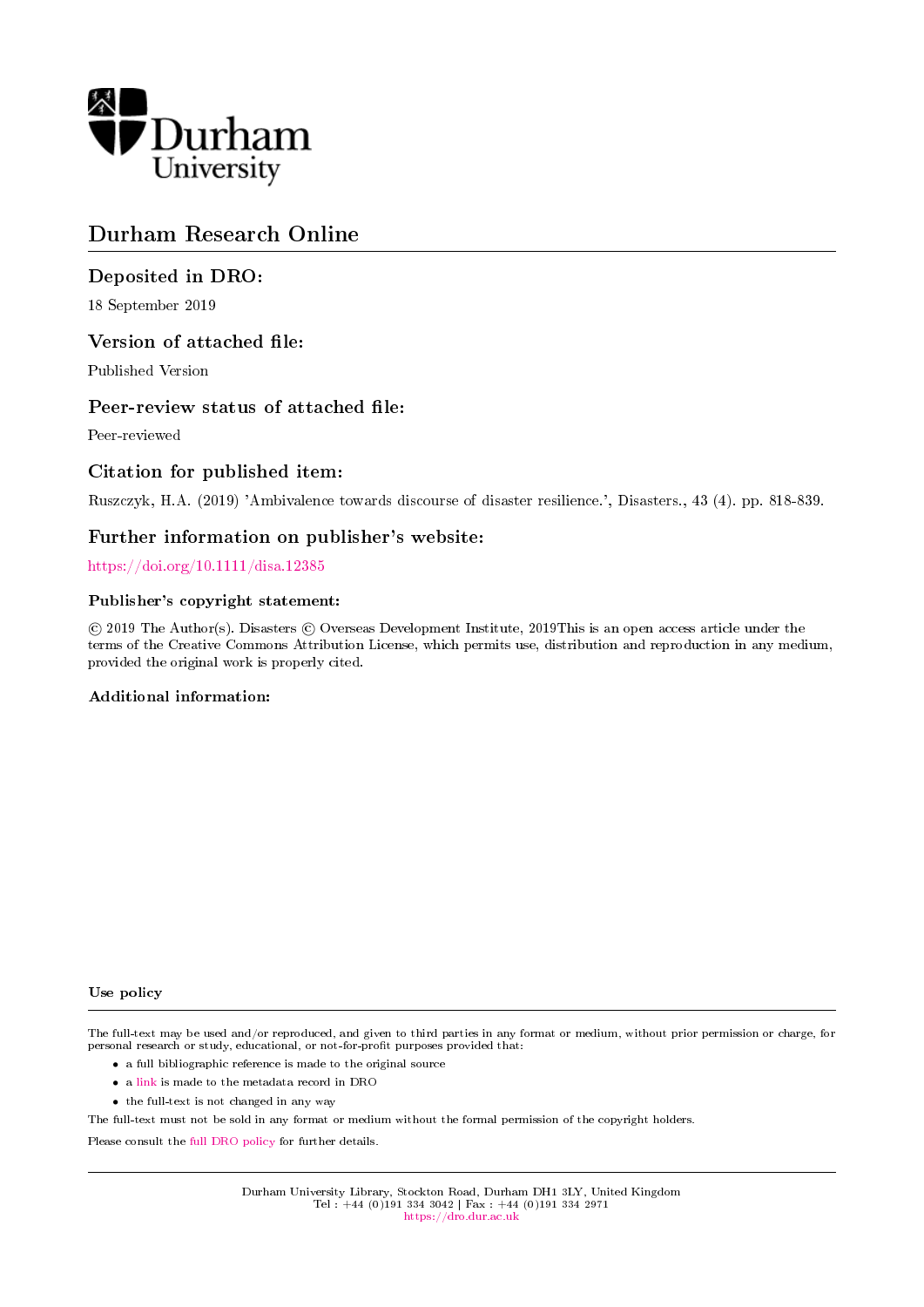# Ambivalence towards discourse of disaster resilience

Hanna A. Ruszczyk Assistant Professor (Research), Department of Geography and Institute of Hazard, Risk and Resilience, Durham University, United Kingdom

*This paper investigates empirically how the international aid community (IAC)—donors and practitioners—considers and implements disaster resilience in a specific country setting, Nepal, and throughout the rest of the world. A key finding is that there is ambivalence about a concept that has become a discourse. On a global level, the IAC utilises the discourse of resilience in a cautiously positive manner as a bridging concept. On a national level, it is being used to influence the Government of Nepal, as well as serving as an operational tool of donors. The mythical resilient urban community is fashioned in the IAC's imaginary; understanding how people create communities and what type of linkages with government urban residents desire to develop their resilience strategies is missing, though, from the discussion. Disaster resilience can be viewed as another grand plan to enhance the lives of people. Yet, regrettably, an explicit focus on individuals and their communities is lost in the process.* 

Keywords: community, disaster, disaster risk reduction (DRR), policy and practice, resilience, urban

# Introduction

*It [resilience] helped to get better interdisciplinary discussion going.*  —Senior official with a multilateral donor organisation, 2015

*I hate the word resilience! This might be a good place to start. It is framed always in an academic context, and I see myself as a practitioner. . . . For me, resilience is the ability to survive and have a good life at the end of day. I think we could overly intellectualise it.* —International disaster risk reduction expert, 2016

The two quotations above highlight the ambivalence that the concept of (disaster) resilience elicits within the international aid community (IAC). In the first case, a senior official working at the interface of disasters, climate change, and conflict in many countries states that resilience has allowed different stakeholders to engage in conversation, but he/she is reticent to suggest that it has changed his/her organisation. In the second case, an international disaster risk reduction (DRR) expert coordinating community-based DRR (CBDRR) activities between international non-governmental organisations (INGOs) and the Government of Nepal articulates the frustration of practitioners in utilising the concept of disaster resilience in the country.

*Disasters,* 2019, 43(4): 818−839. © 2019 The Authors. *Disasters* published by John Wiley & Sons Ltd on behalf of Overseas Development Institute

This is an open access article under the terms of the Creative Commons Attribution License, which permits use, distribution and reproduction in any medium, provided the original work is properly cited.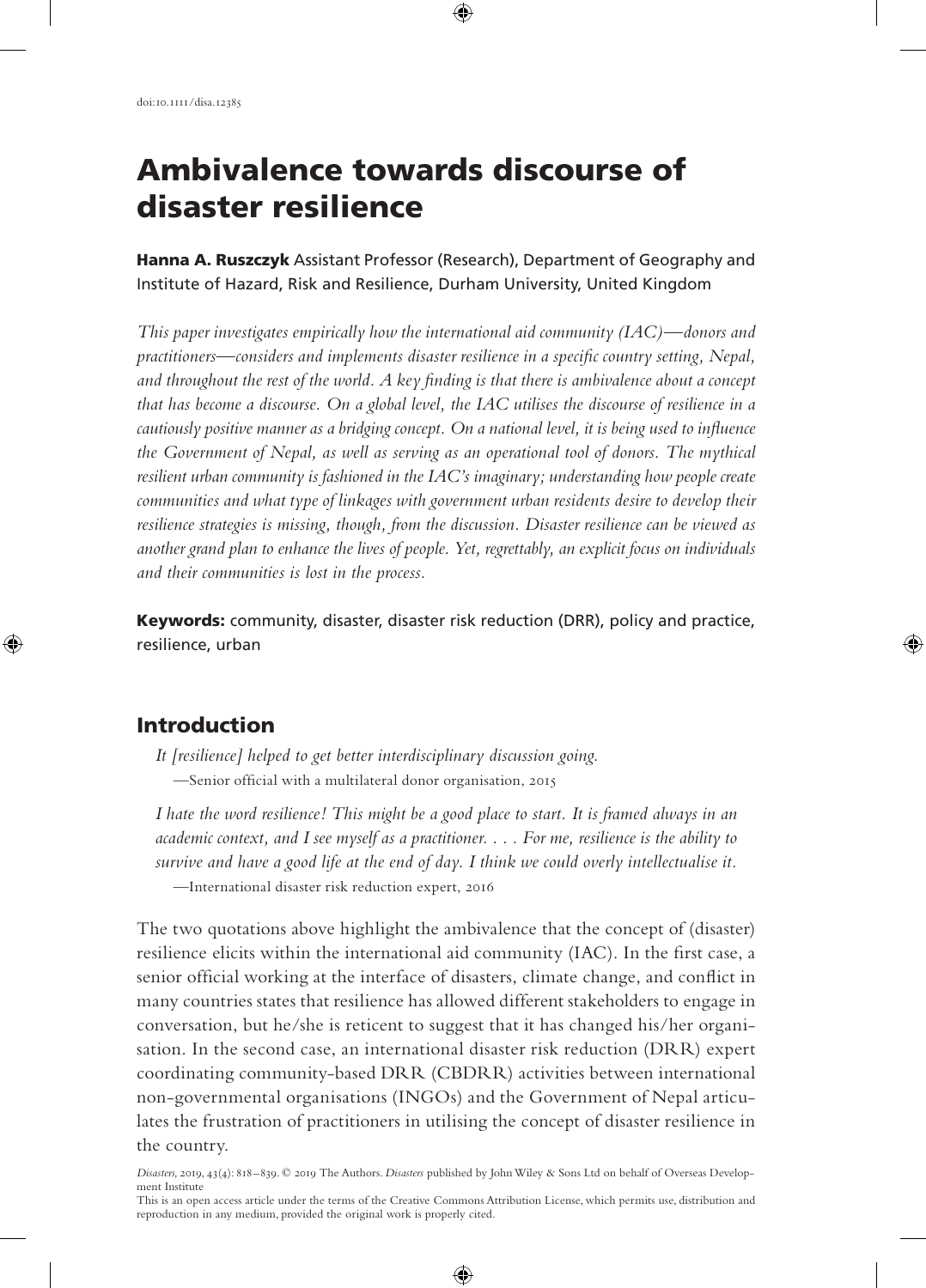Matyas and Pelling (2015, p. S5) point out that there is quite limited 'empirical evidence on how resilience understanding is adopted and applied by practitioners, managers, community leaders and policymakers in disaster risk management'. Anderson (2015, p. 65) adds that '[w]e do not know what resilience is and we do not know what resilience does' in practice. This paper attempts to fill this void with respect to the IAC (donors and practitioner INGOs). In particular, it seeks to illustrate how the IAC in Nepal uses the discourse of disaster resilience and what is lost through its employment.

The paper argues that on a global level, the IAC is considering the discourse of resilience in a cautiously positive manner as a concept that bridges the lacuna between different disciplines, such as climate change adaptation, development, and DRR. On a national level, disaster resilience is being used to influence the Government of Nepal, as well as serving as an operational tool of donors. Furthermore, the paper explores to what extent this framing includes residents and communities in urban settings in Nepal. Lastly, analysis of this grand plan of resilience leads to an assessment of what is lost in this discourse of disaster resilience: an explicit focus on people, power, and politics.

# Conceptual framing

### Resilience as a discourse

There is no agreed definition of resilience, nor should there be. Owing to its application within numerous disciplines, an agreed definition is not possible (Asprone and Manfredi, 2014). Resilience is widely seen as a desirable system property in environmental management (Klein, Nicholls, and Thomalla, 2003), giving it traction beyond the ecological field in complex human-related spheres. Resilience, if viewed holistically, can bring together different perspectives (economic, environmental, human, physical, and social).

What is particularly relevant at this time is how the concept of resilience is being used and what this allows to happen in practice. Some academics view resilience as a form of neo-liberal governmentality (Evans and Reid, 2013; Joseph, 2013; Chandler, 2014), whereas others continue to acquire inspiration from it (Brown, 2014, 2016). Kelly and Kelly (2016, p. 2) even contend, based on their research on the use of the concept by practitioners in the United Kingdom, that it is possible that 'reclaiming resilience, building solidarity, and political agency can also go together'.

Resilience has become one of the leading ideas of our time to deal with uncertainty, change, and varied disruptions, as witnessed by policy discourse and academic debate on the matter (Hutter et al., 2013; Anderson, 2015). *Discourse*, as used here, follows the definition of Brown (2016, p. 38): 'A common understanding of a phenomenon shared by a particular group of people. . . . A discourse may become institutionalised and may be important in shaping activity or directing policy'. For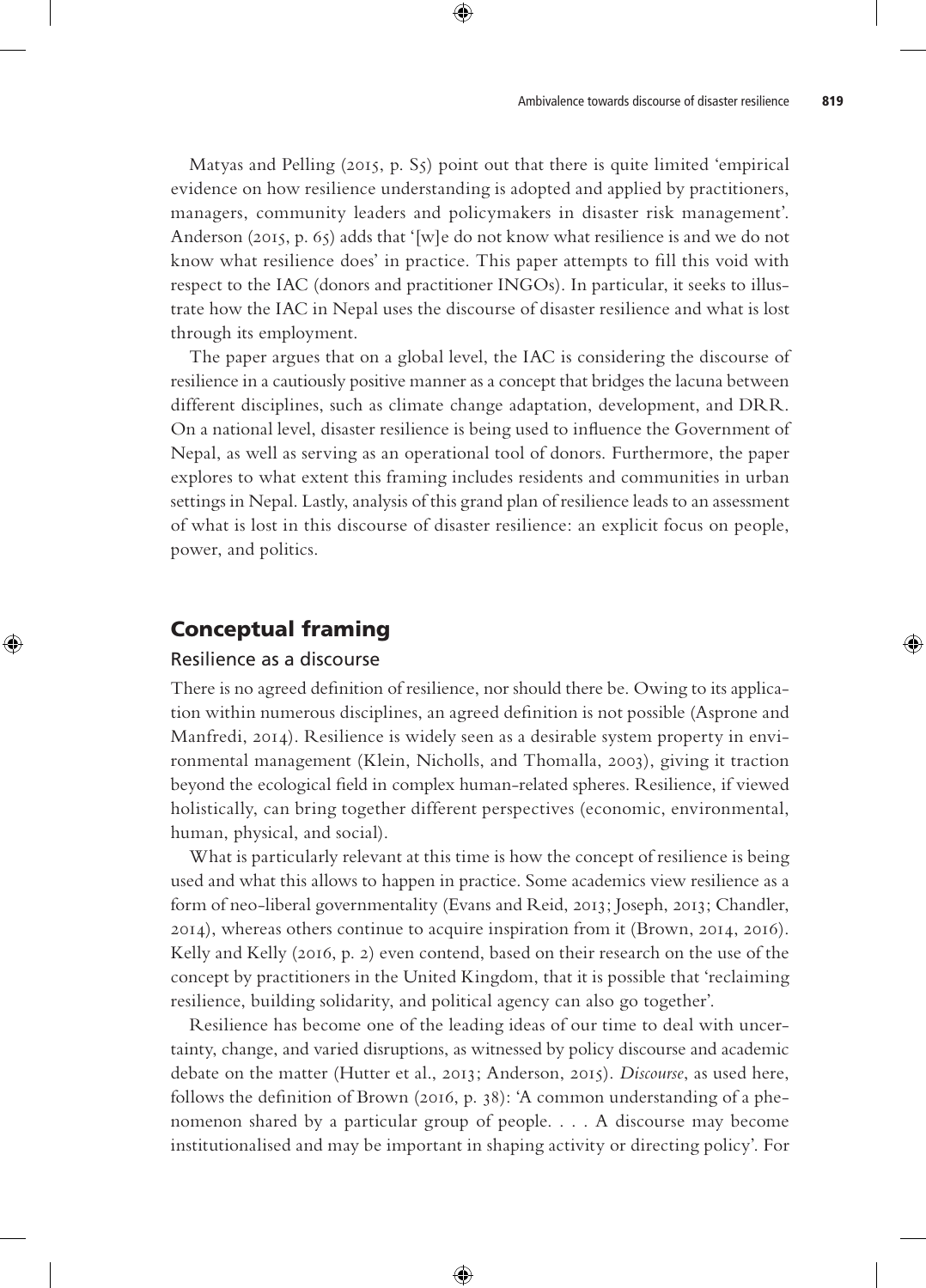instance, in *Resilience Scan* | *July–September*, Kirbyshire et al. (2017, p. 2) explain that 'as the "resilience revolution" in international development continues, researchers at ODI [Overseas Development Institute] are capturing the new direction and reviewing the latest thinking in this field'. Resilience has become a *field*.

Resilience has also become the policy 'buzzword' of choice for a range of international decision-makers and it is impacting on traditional conceptions of governance. Resilience thinking influences how problems are perceived and addressed and the type of knowledge valued by decision-makers (Chandler, 2014). Chandler (2014) asserts that resilience is a concept that has become central to government policy understanding. In the past two decades, for example, the *Hyogo Framework for Action 2005–2015* (United Nations International Strategy for Disaster Reduction, 2005) and the more recent *Sendai Framework for Disaster Risk Reduction 2015–2030* (United Nations Office for Disaster Risk Reduction, 2015) have advanced the disaster resilience agenda throughout the world.

Mitchell and Harris (2012) contend that the concept has been appropriated by bilateral and multilateral donor organisations. Resilience has become an 'increasingly dominant mode of Western intervention in the global South' (Pugh, 2014, p. 314). It is being discussed at the international policy level, position papers have been developed, and donor projects are being formulated to build disaster resilience, community resilience, urban disaster resilience, and other variations of resilience.

Apropos of disasters specifically, resilience has become 'a seductive theory in disaster management' (Lizarralde et al., 2015, p. S76). While this author does not agree that resilience is a theory, seductive it is to bilateral and multilateral donor organisations. Despite the concept's lack of rigorous empirical and theoretical grounding in the social sciences (Brown, 2012), it has significant purchase in the climate change, international development, and DRR fields (Brown, 2012). Moreover, resilience is being used to form a bridge between areas of policy and science, but there is limited evidence to suggest that the bridge is functioning properly (Brown, 2016). Resilience is 'dangerous because it is removing the inherently power-related connotation of vulnerability', according to Cannon and Müller-Mahn (2010, p. 623), who go on to claim that the '[r]esilience approach is in danger of a realignment towards interventions that subsumes politics and economics into a neutral realm of ecosystem management, and which depoliticizes the causal processes inherent in putting people at risk' (Cannon and Müller-Mahn, 2010, p. 633).

From a positive standpoint, the resilience discourse is bringing together 'otherwise disparate groups, institutions, disciplines and scales' (Tanner, Bahadur, and Moench, 2017, p. 3). In *Challenges for Resilience Policy and Practice*, Tanner, Bahadur, and Moench (2017, p. 3) also note that '[r]esilience narratives have been accused of a depoliticising effect by reframing issues in a way that makes populations affected by shocks and stresses responsible for securing themselves'. This paper provides conceptual and empirical evidence to support this statement.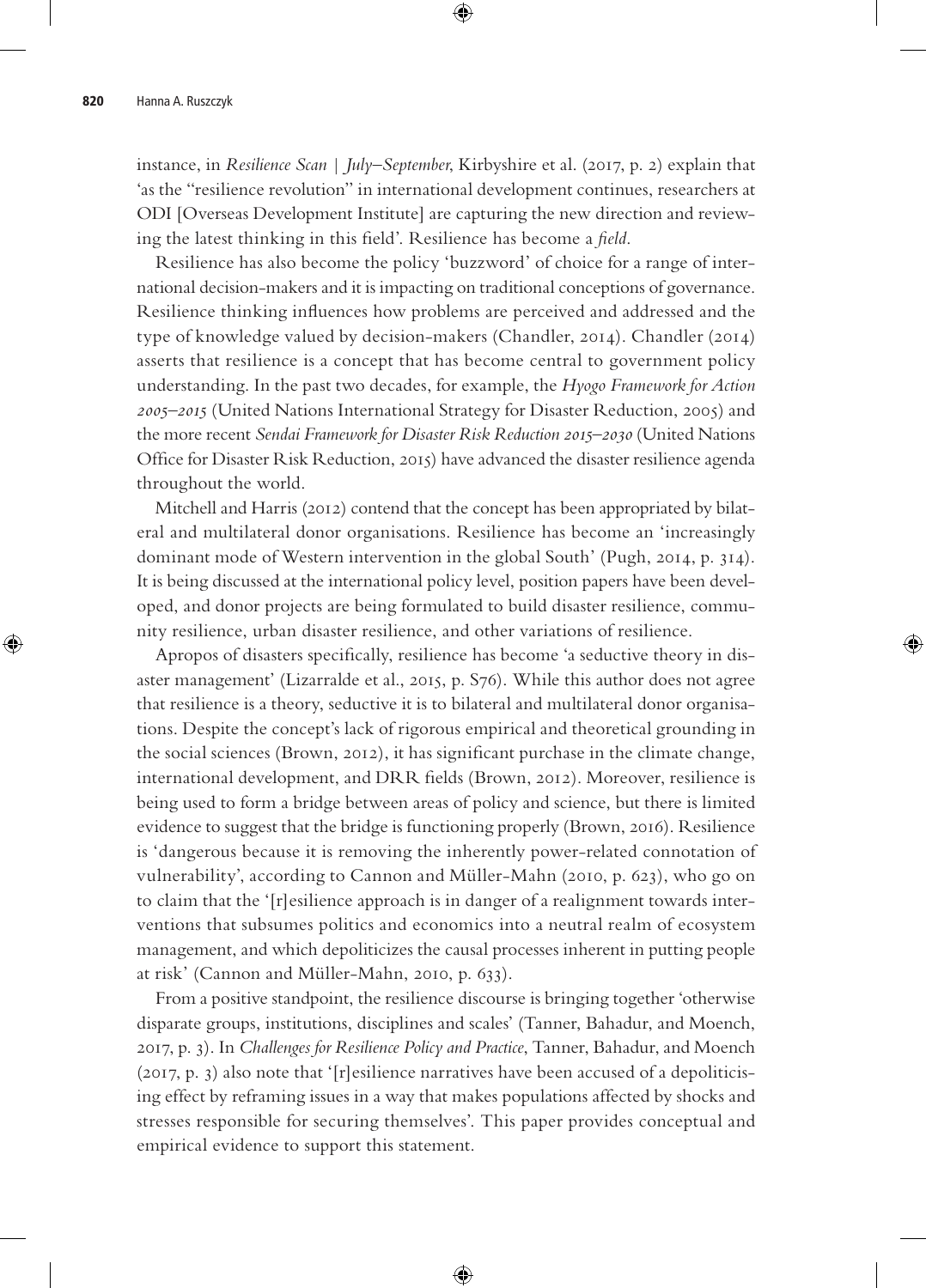### Operationalising resilience

Owing to exasperation among donors and practitioners worldwide at the fixation on definitions of resilience, practitioner literature has been concentrating on how to make resilience 'useful' or how to operationalise it, as a metric for project success. Operationalising resilience signifies the desire to develop indicators of resilience or benchmarks for assessing the concept in different contexts to make it a usable management tool for governments, policymakers, and practitioners globally.

Mochizuki et al. (2017) provide a literature review of community resilience measurement efforts. There are many unknowns with tremendous financial, political, and social implications for donors, practitioners, recipient national governments, and, most importantly, the people and 'communities' that are expected to be more resilient because of the external support received.

It is unclear if the operationalisation of resilience through the development of indicators can be or should be promoted further. Bahadur, Ibrahim, and Tanner (2013, p. 62) explain that one approach is 'to develop a set of principles of measuring resilience rather than a universally applicable set of indicators'. Understanding the elements of resilience that present themselves after a disaster may help to shed light on how to build community resilience to natural hazards (Buckle, 2006; Solnit, 2009; Ride and Bretherton, 2011; Aldrich, 2012). However, the tensions associated with operationalising resilience are difficult to reconcile. Levine (2014, p. 2) suggests that the attempt to 'find the perfect resilience index is not so much a difficult quest as a search for a holy grail', distracting from more important issues such as how to improve the lives of millions of people across the planet.

Owing to the vast upsurge in the use of the term resilience, and the multitude of operational models developed and employed by practitioners, Schipper and Langston (2015) conducted a comparative overview of 17 resilience measurement frameworks, analysing indicators and approaches used by the IAC globally. They identified differing epistemic roots and definitions and concluded that there are limits to what indicators can provide and that 'universal indicators cannot exist' (Schipper and Langston, 2015, p. 9). They underscore that 'the ability to measure resilience through consistent mechanisms is intended to enhance the accountability of funding for NGO [non-governmental organisation] programmes, which is necessary for budgeting and public investment decisions, as well as offering a way of assessing progress towards resilience' (Schipper and Langston, 2015, p. 9) in relation to project variables or the *Sendai Framework for Disaster Risk Reduction 2015–2030* or the Sustainable Development Goals (SDGs) set by the United Nations (UN) for 2030.

Schipper and Langston (2015) caution against practitioners becoming overwhelmed by the challenging and complex frameworks being developed and potentially losing the strategic view of their mission. For instance, in some of the frameworks that they reviewed, it is not clear whether or not indicators refer to 'individual or group resilience' or 'who they are focused on, as in whose resilience is to be built' (Schipper and Langston, 2015, p. 19). They conclude their comparative overview by stating that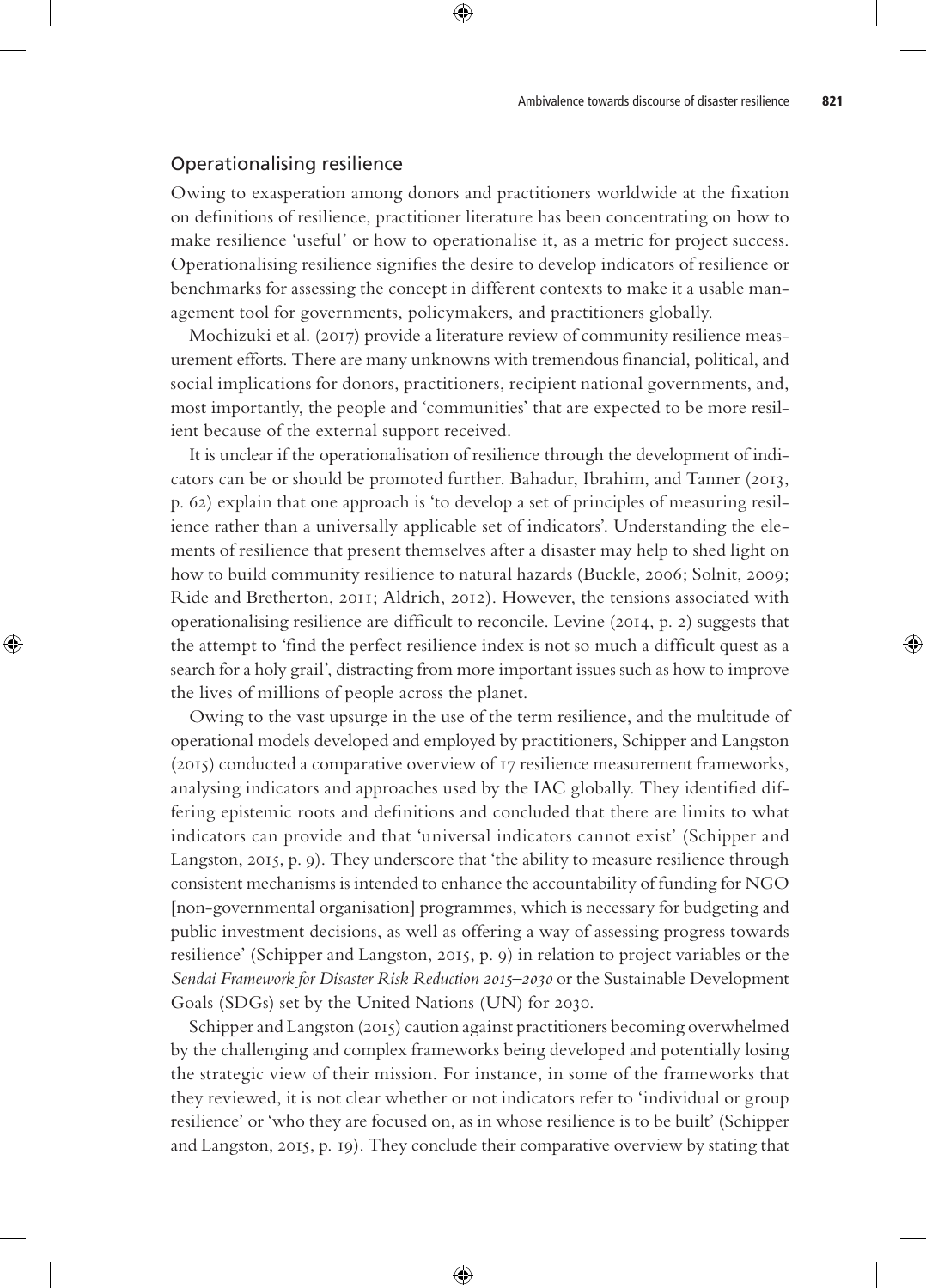it would be useful for practitioners and donors to find some common ground (Schipper and Langston, 2015, p. 21):

*To ensure that rather than tearing each other down because we don't agree on how the concept is used, we can actually use this energy to help reduce the risk posed by climate change and natural hazards.*

This is a damning summary of the state of resilience thinking among donors and practitioners and of efforts to operationalise the concept. Béné et al. (2017, p. 212) emphasise that existing resilience measurement frameworks are 'poorly adapted to the reality faced by practitioners on the ground'. There is clear frustration with efforts to operationalise resilience. While the drive to operationalise resilience may be of some value to donors and practitioners, it does not appear to offer much in the way of significance to people who live with and manage risk in daily life or when a disaster unfolds. Nightingale (2015, p. 194) notes that in Nepal, there is concern that the IAC is 'devolving responsibility for resilience to locally based populations, and yet how they propose to do this, and what support is required to achieve these goals, is very different' to what local people themselves think and express.

### Community, community resilience, and power

A brief interrogation of the concept of community is warranted at this point. In an exploration of etymological dictionaries, Esposito (2013, p. 15) states that community is derived from *cum* (with) *munus* (a task or duty). That is, a group of people who are together with a common focus. He argues that we 'need communities'; they are 'both necessary and impossible' (Esposito, 2013, p. 15). Viewed from this perspective, communities are aspirational rather than a tool with which to achieve something else. If Esposito (2013, p. 20) is correct—the 'only way to realize community would be to overcome interests and individual differences, but interests and differences are in fact insurmountable, because they are also what constitutes our nature'—one needs to tread carefully in utilising the concept.

In the realm of disaster studies, Cannon et al. (2014) assert that 'community' is a myth, whereas de Beer (2013) considers it to be a romantic idea of the IAC. Ride and Bretherton (2011, p. 3) point out that DRR and disaster researchers 'tend to assume that the community is a pre-existing entity, one that needs to be educated otherwise changed to mitigate future hazards, risks and vulnerabilities to natural disaster and their effects'. This fallacy continues to be perpetuated.

Community resilience and the flow of power through spatial levels requires consideration (Wilson, 2012, p. 1219):

*Community resilience, therefore, is often associated with the quest for multiple resiliences within a community pursued by highly varying stakeholder networks, some of which may be directly contradicting and undermining efforts by other groups in the community to achieve maximum resilience.*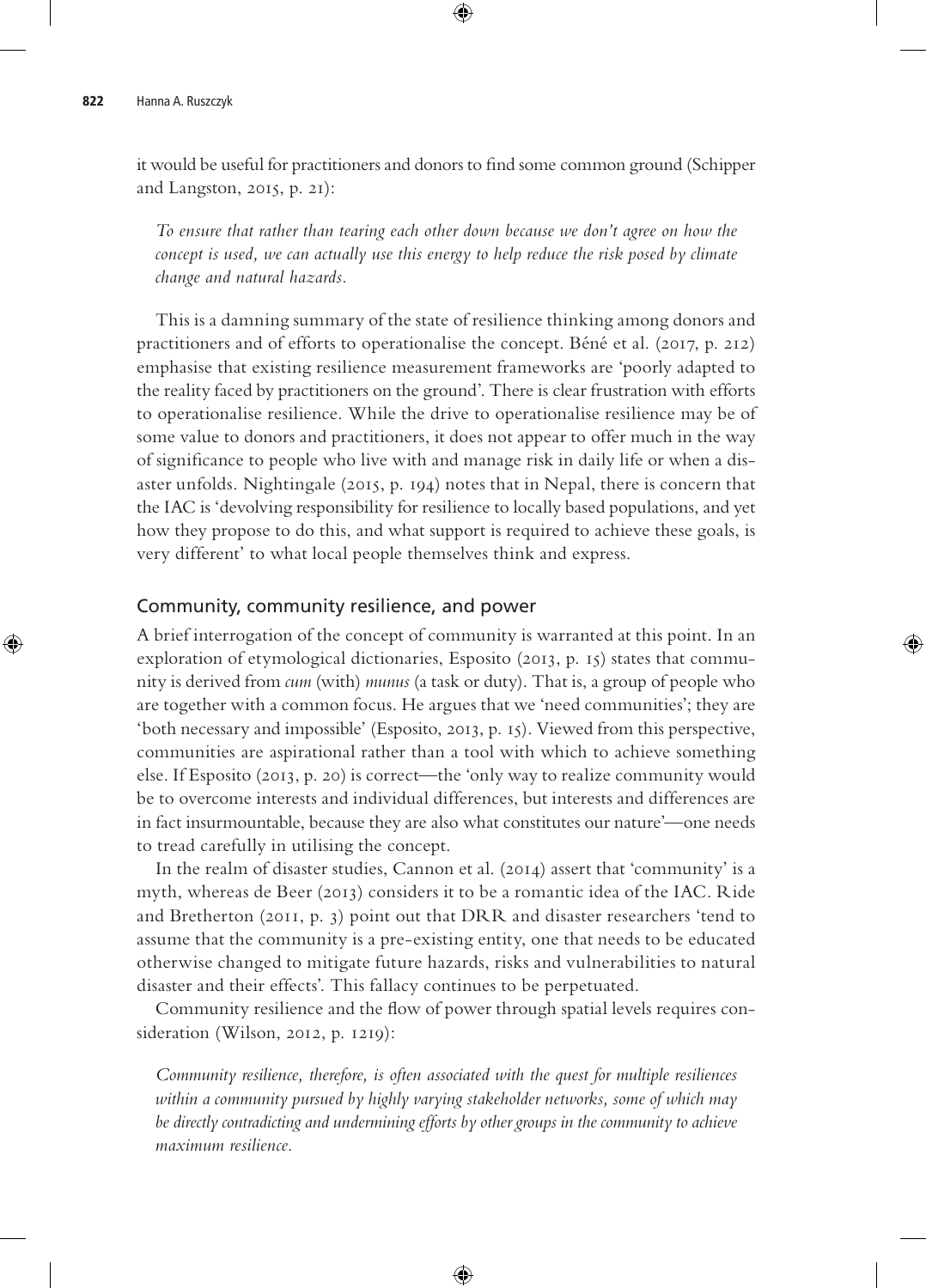Wilson's definition of community resilience is associated with multiple scales, influences, and power. Bankoff et al. (2015, p. 8) argue that, in relation to communities, 'power relations are almost always present (in a wide variety of configurations), especially on grounds of gender, class, ethnicity, caste, patron–client relations or age-group bonding'. These dynamics are often difficult to make visible, but they wield tremendous influence on the way in which individuals and their communities can present their resilience.

# Methodology and a description of Nepal

### Methodology

Through a series of interviews with donors, INGOs, Nepalese practitioners, representatives of the Government of Nepal, and residents of two large municipalities of Nepal, this paper employs a qualitative comparative approach (McFarlane, Silver, and Truelove, 2016) to investigate understandings of resilience. Research methods included semi-structured interviews, focus-group discussions, photography, and observations of daily life. A total of 125 interviews and six focus-group discussions were conducted in Nepali with the support of a research assistant, or in English where appropriate.

The study adopted a multi-scale perspective, appraising how different scales (Swyngedouw, 1997) affect each other and how power and influence flow between scales (household, community, local authority, national, and international). The research was carried out in an iterative manner over a three-year period (November 2013–October 2016) and coincided with the phases referred to by the IAC: 'before, during and after' the high-intensity earthquake of April–May 2015 that claimed the lives of almost 9,000 people (United Nations Office for the Coordination of Humanitarian Affairs, 2015). A one-month research trip took place in November 2017 to learn about governance changes on a national and local level.

To comprehend how urban disaster community resilience projects were being structured, 20 semi-structured interviews were organised with members of the IAC located in the city of Bharatpur in south-central Nepal, as well as in the capital, Kathmandu, and internationally. Semi-structured interviews were also held with 60 residents in the cities of Bharatpur and Dhangadhi in the far west of the country (with populations of approximately 300,000 and 150,000, respectively). These people were selected with local support to ensure a cross-section of society. In addition, 45 semistructured interviews were conducted with local-, district-, and national-level government officials, as well as with key municipal stakeholders, including business association members, community leaders, construction sector employees, health volunteers, nurses, and teachers. Information garnered from these interviews set the context for understanding urbanisation, risk perceptions, resilience strategies, governance structures, and changing urban relationships. The data were coded into emerging themes and analysed.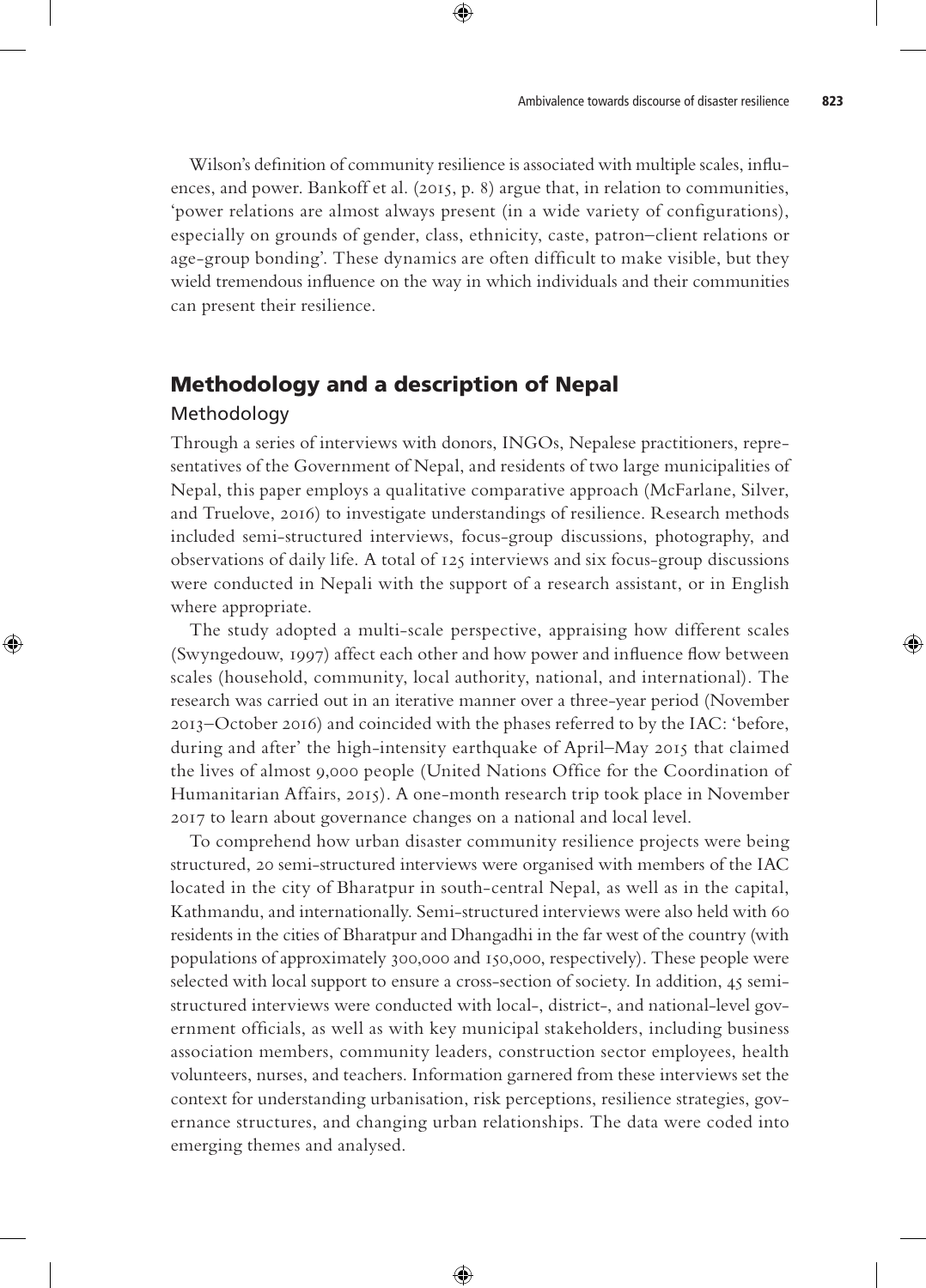### A description of Nepal

Nepal has made significant development gains in some respects. In fact, the country is regarded as a success story in terms of the Millennium Development Goals (MDGs) of the UN. According to the *Millennium Development Goals Needs Assessment for Nepal 2010* (Government of Nepal, National Planning Commission, and the United Nations Development Programme, 2011), despite the decade-long conflict (in which approximately 13,000 people died) and political instability, progress has been significant in a number of areas. This has continued with the SDGs (Government of Nepal, National Planning Commission, 2017).

The MDGs, such as education and mortality, highlight the significant advances that the Government of Nepal has made on behalf of its population (Government of Nepal, National Planning Commission, 2017). Poverty has decreased very rapidly in the country in recent decades (Government of Nepal, Central Bureau of Statistics, 2012, section 5, p. 9): 41.8 per cent of the population was living below the poverty line in 1995–96, whereas the proportion was 25 per cent in 2011—the rate was even lower in urban areas: 15.46 per cent (Government of Nepal, Central Bureau of Statistics, 2012, section 4.1, p. 4). By 2015, the rate had fallen to 21.6 per cent (Government of Nepal, National Planning Commission, 2017).

Unfortunately, Nepal 'remains one of the world's 48 "least" developed countries even after more than sixty years of "development"' (Rigg et al., 2016, p. 64). With regard to the economy, 'almost half of all households in Nepal have either a current or returnee migrant' (World Bank, 2011, p. 26), illustrating how difficult it is to earn a livelihood in the country. Its economy is extremely dependent on international mobility and the income of its young men (World Bank, 2016). Remittances comprised 14 per cent of gross domestic product (GDP) in 2000; 22 per cent of GDP in 2010; and 32 per cent of GDP in 2015. The national economic situation is sufficiently precarious to force an estimated five million Nepalis to leave their families and earn livelihoods abroad (United Nations Development Programme, 2017).

Three key events occurred during the period of this study:

- first, a 7.8 magnitude earthquake struck on 25 April 2015, followed by a series of aftershocks, most notably a 7.3 magnitude tremblor on 12 May 2015;
- second, the National Constituent Assembly promulgated a new constitution in September 2015 after deliberating for seven years; and
- third, the number of municipalities in Nepal increased by 275 per cent, creating a nominally more urban country.

The political changes led to local elections in 2017 (the first in 20 years) and the establishment of a new form of federalism, which is leading to significant restructuring of the public sector. In spring 2017, the new federal government accorded the locally elected authorities significant responsibility, but the financial and human resources needed to implement their new mandate are in a state of flux.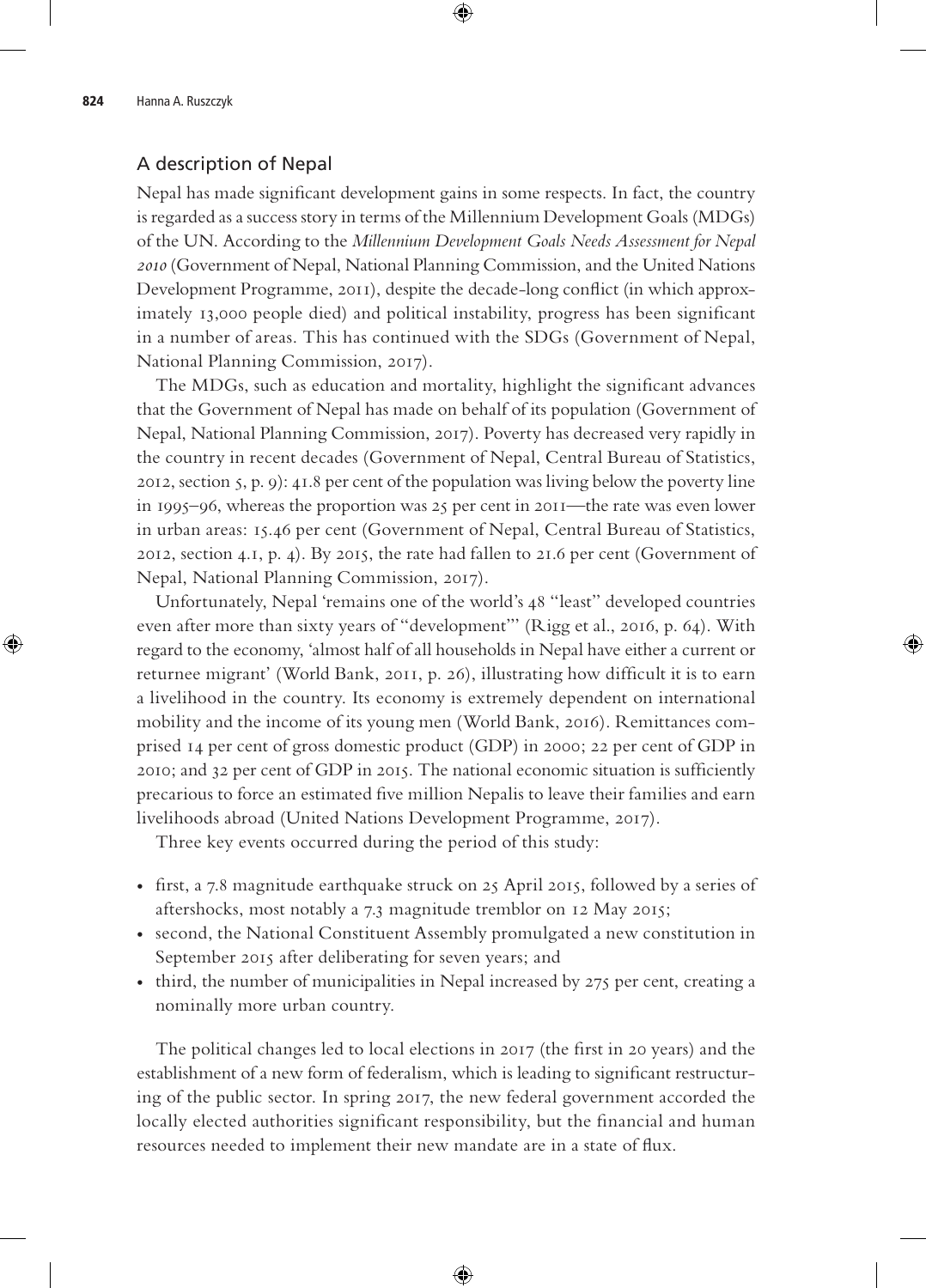# What does the discourse of resilience allow?

# Globally, resilience discourse bridges a gap

Climate change, conflict, development, and DRR were addressed in a siloed manner until recently. The discourse of resilience bridges silos of thinking and creates a conceptual opening and a common meeting ground for different debates. Such conceptual space can facilitate exploration of how to 'work across silos' (Levine et al., 2012, p. 1) and how to develop interrelationships (Schipper and Pelling, 2006; Bahadur, Ibrahim, and Tanner, 2010; Béné, Newsham, and Davies, 2013; Matyas and Pelling, 2015). It is a unifying concept (Mitchell and Harris, 2012) that minimises dichotomous thinking and spotlights linkages between the natural and social spheres (Rival, 2009). The necessity of this space for conversation and dialogue should not be underestimated.

The senior official responsible for climate change, disasters, and conflict on a global scale whose quote opens this paper explained that the concept of resilience 'helped to get better interdisciplinary discussion going. There are now more diverse actors talking together in the same room' (including climate change, development, DRR, and humanitarian specialists). He/she went on to note:

*Resilience is definitely a buzzword in my opinion. . . . It is a good thing, the idea behind it. It took root. A lot of organisations are working to embed it in the work they do, and trying to work differently. So it [resilience] will stay. Maybe not in the way it was talked about . . . years ago [operationalising it], but as an approach in terms of the way we need to change the way we work.*

Resilience is being viewed in a cautiously positive manner, as a new way of thinking among the IAC, allowing for a space to be created where new forms of collaboration within the IAC can be initiated and implemented. In the same meeting, a colleague of the senior official from a multilateral donor organisation added:

*In my view, it [resilience] is nothing new. . . . There is a need for the [international aid] community to come up every now and then with a new term [around which] to gather together. There will be something else that will be pushed up in a few years, but it does not mean that resilience will not stay.* 

These two international representatives suggest that resilience is a mechanism through which donors and INGOs within the IAC can frame their work in a different manner. Resilience as a concept is useful to them, as it is allows donors and practitioners to consider their portfolio of work in a different way, but not to lose sight of the respective organisation's mandate. 'Resilience reflects and seeks to offer a positive alternative to the loss of modern frameworks' (Pugh, 2014, p. 314). Resilience as a bridging mechanism is positive and valued by these interviewees.

There will be disillusionment within the IAC if resilience is 'pushed to represent more than it can deliver'; 'the problem lies in attempts to make resilience a full-scale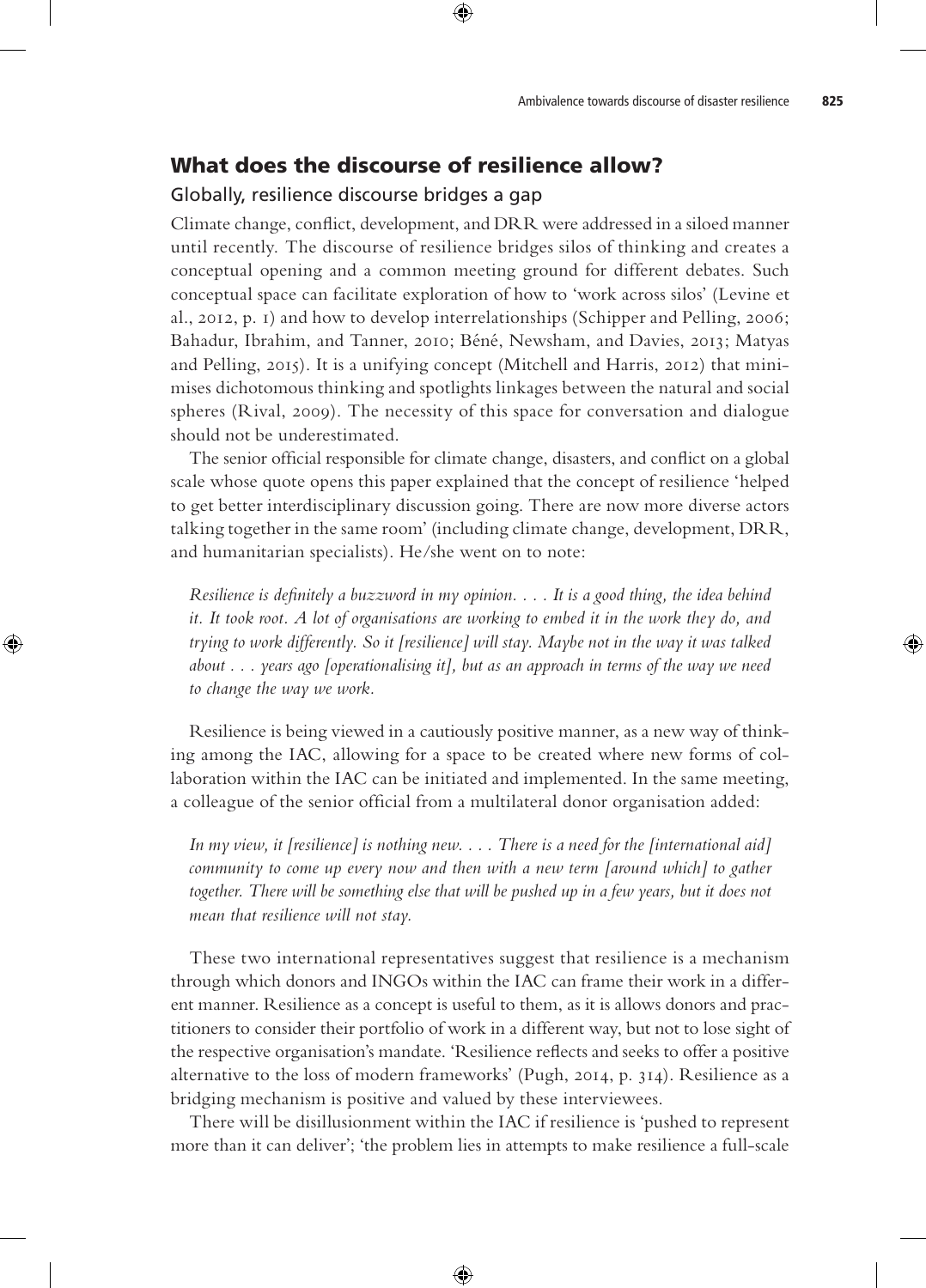paradigm, which it is not' (Alexander, 2013, p. 2713). Conversely, on a global level, Joseph (2013, p. 50) argues that resilience may be now:

*Overused to the point of banality so that what was once referred to as putting down sand bags to stop flooding or ensuring that there are separate toilets for men and women are now described as resilience measures. The difficulty, therefore, is picking out usages of the term that have some genuine meaning . . . the key connection is governance. And again, this governance is working from a distance.*

### Resilience discourse influences the Government of Nepal

The IAC, comprising donors and INGOs, influences national and local governmentlevel priorities as well as emerging discussions concerning climate change adaptation, development, and DRR. Donor interventions and the actions of state government 'interact with transnational imaginaries, contributing to the flow of meanings and shaping institutional spaces and practices' (Berry and Gururani, 2015, p. 6)*.* This form of governmentality is evident in Nepal, and is applicable to other development assistance recipient countries as well.

The IAC is powerful and its views hold sway over the Government of Nepal. Not only did it introduce DRR and disaster resilience discourse in Nepal, but also it defined debate on these matters. It wields considerable power in Nepal, owing, to a large extent, to its significant financial contribution to the country (Jones, Oven, and Wisner, 2016). As Jones, Oven, and Wisner (2016, p. 34) stress: 'It is clear that the influence of international organisations in Nepal is very significant and that the donor community plays a large role in advancing the DRR agenda, especially earthquake risk reduction'. In Nepal, the IAC has supported the development of disaster management plans on a national, district, and municipal or village development committee (VDC) level. In addition, it has been working on CBDRR initiatives to develop disaster-resilient communities under the framework of Flagship 4 of the Nepal Risk Reduction Consortium (NRRC)—the latter was disbanded in 2016 and Flagship 4 continued in a modified form in 2017.

Governments in donor countries are influencing national decisions in recipient nations such as Nepal, including which hazards and risks are most important and how to mitigate disasters. Joseph (2013) does not think people and the communities they create play much of a role in the resilience discourse described above. They are not the priority in relation to governing for resilience. Instead, he views resilience as a device 'in an artificial construction where the real targets are states and governments' that need to be managed by the IAC (Joseph, 2013, p. 51) in order to implement sectoral international priorities such as DRR.

This author agrees with him: the IAC is using resilience to steer national governments' limited human and technical resources towards DRR, in particular, rather than to produce a holistic understanding of risk. By so doing, some national and local factors that may enhance (disaster) resilience are ignored, such as strengthening linkages between government and people (Ruszczyk, 2017), strengthening livelihoods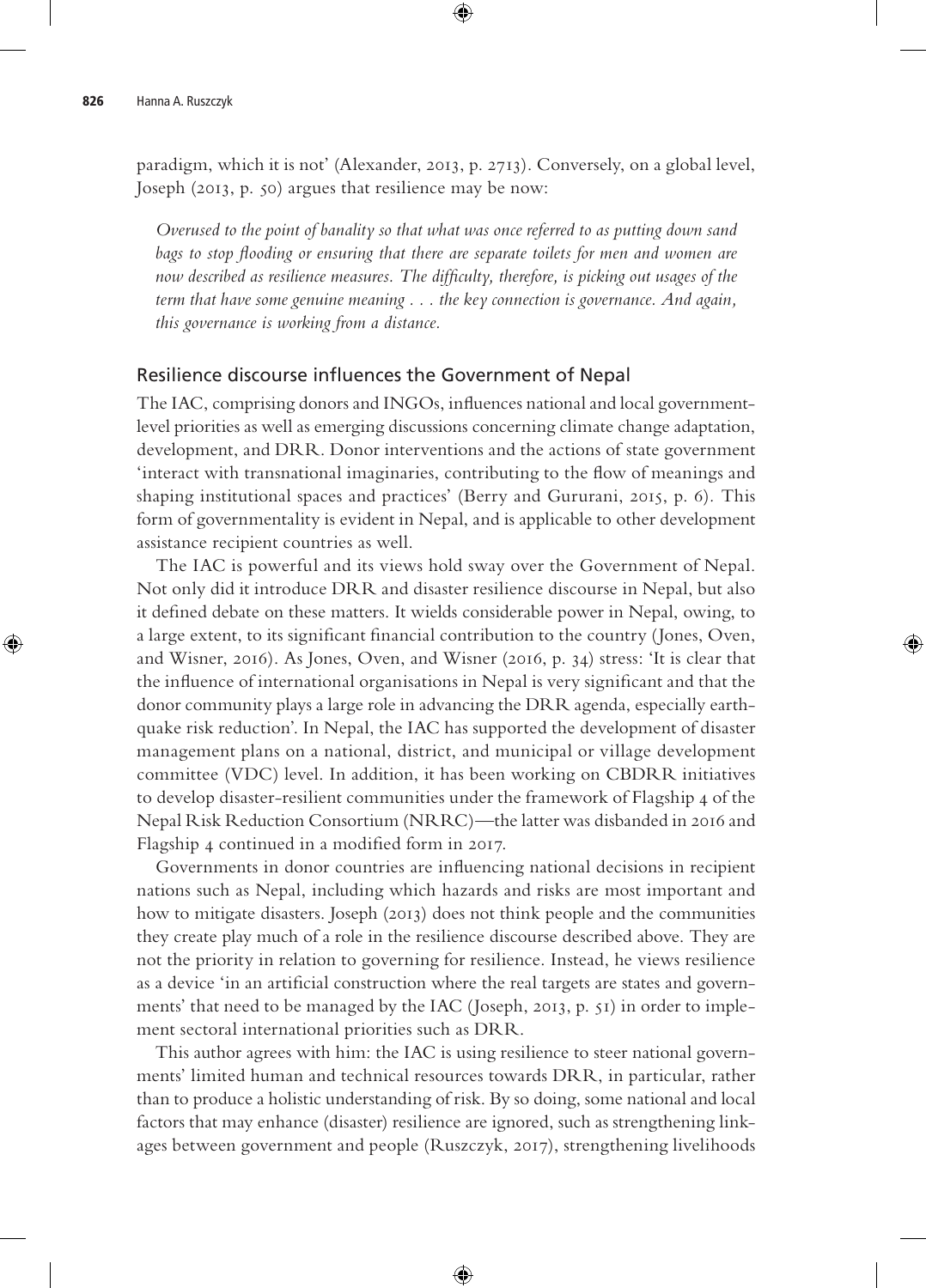(Ruszczyk, 2014), and addressing a fuller continuum of risk (Ziervogel et al., 2017; Ruszczyk, 2018).

The recent past shows that 'resilience thinking' provides a mechanism for dialogue as well as possible collaboration and holistic thinking within the IAC. Where this begins to fray or fall apart is outside of the IAC. Matyas and Pelling (2015, p. S2) state that resilience is a new term but that there may be 'no new action on the ground'. Pelling (2011, p. 51) also proposes caution in utilising the concept of resilience:

*The power of resilience to suppress deeper changes in the institutions and values that shape development and risk management is reinforced by its attractiveness as a solution . . . for donors and government precisely because it does not challenge the wider status quo.* 

The discourse of resilience and resilience thinking is of limited use to national actors in Nepal. The discomfort and even hostility directed towards resilience as a framing mechanism can be seen in the perspective of a Nepalese disaster-oriented NGO. A senior official with this organisation said the following about the drivers of resilience and DRR in Nepal:

*Who is leading DRR in this country? Who is the main driver of DRR in this country? Basically it is the foreigners! The government is basically guided by foreigners. For me, right from the very beginning, without the involvement of the local people and local culture and local authorities, I do not accept [the premise of] any of the DRR programmes. They are bound to fail!*

Jones, Oven, and Wisner (2016) found similar views about DRR and resilience in their comparison of the governance landscape of earthquake risk reduction in Nepal and the state of Bihar in east India.

### 'Disaster community resilience' is an operational tool

The concept of resilience is allowing conversations to take place on a global level, and it may be deconstructing siloes. While this is of significant international merit, on a national level, where donor projects are implemented, resilience may not have significant conceptual value. Rather, it is being used as an operational device to manage projects. Resilience is a discourse that has been instrumentalised to suit the needs of donors that have to account for their efforts in a more systematic manner.

In Nepal, disaster community resilience is an operational tool of donors vis-à-vis the INGOs working in the country. Donors and INGOs that, together with the Government of Nepal, were involved as part of Flagship 4 of the NRRC (Nepal Risk Reduction Consortium, 2013), developed nine minimum characteristics of a disaster-resilient community, in an attempt to operationalise resilience. These nine minimum characteristics were incorporated, from 2012, in the disaster risk management projects and programmes of practitioners funded under Flagship 4—the latter's budget was USD 44.3 million between 2011 and 2016 (Oven et al., 2017).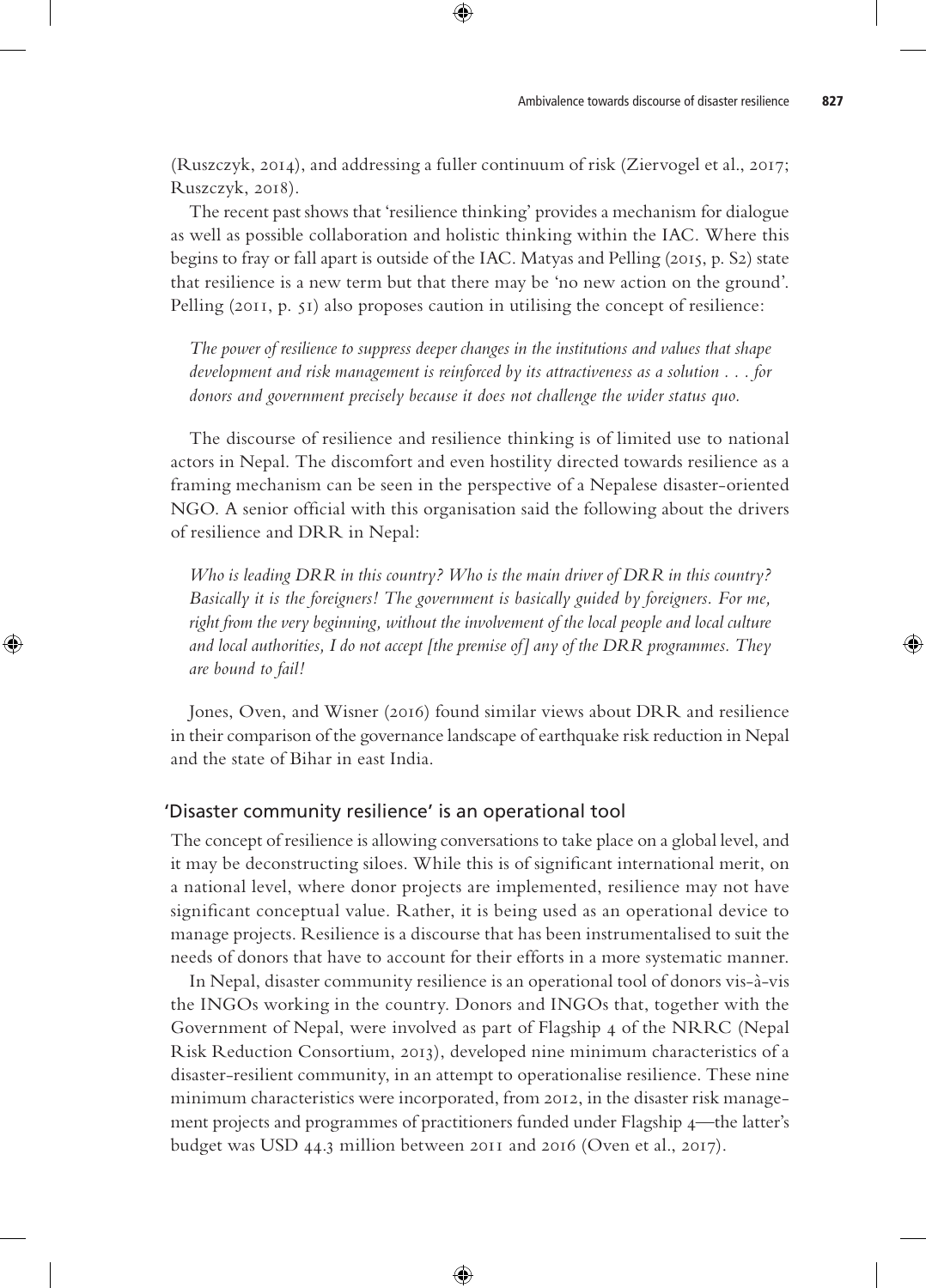The nine minimum characteristics of a disaster-resilient community are:

- organisational base at the VDC/ward and community level;
- access to DRR information;
- multi-hazard risk and capacity assessments;
- community preparedness/response teams;
- DRR/management plan at VDC/municipality level;
- DRR funds:
- access to community-managed DRR resources;
- local-level risk/vulnerability reduction measures; and
- community-based early warning systems.

An IAC respondent working on the nine minimum characteristics (at the interface between donors, practitioners, and the Government of Nepal) underlined that the initiative:

*Has been encouraged, heavily encouraged, by donors along with impact analysis and assessment because there is pressure from donors who are getting pressure from their governments, who are getting pressure from constituents, about where all this money goes.* 

In response to the question 'why is resilience being used in this manner?', the same person said:

*But what else are they [donors and INGOs] going to use? Resilience is the term now that everyone understands and is so generalised that you can apply it to any field. . . . What other term is there for health, education, disaster, climate change?* 

The reality is that 'resilience' does not have a common definition and decisionmakers who apply the concept in Nepal (the IAC and the national government) do not have a common understanding of its meaning. The minimum characteristics of a disaster-resilient community may not be particularly relevant to people and communities according to the IAC respondent cited above. The nine baseline components do not address fully the range of risks and hazards as perceived by people. According to this particular IAC respondent, the minimum characteristics are responsible for:

*Creating a collective and creating a mass movement of INGOs, people with money [donors] and of the government [of Nepal]. It is both. The nine characteristics are a marketing tool. That is what they are. They are a marketing tool to get the attention of and to try to make the concept of disaster management more understandable [to the government].*

### He/she added:

*I do not think they [the minimum characteristics] are resilience . . . they are just a way to package it, but not a definition of resilience.*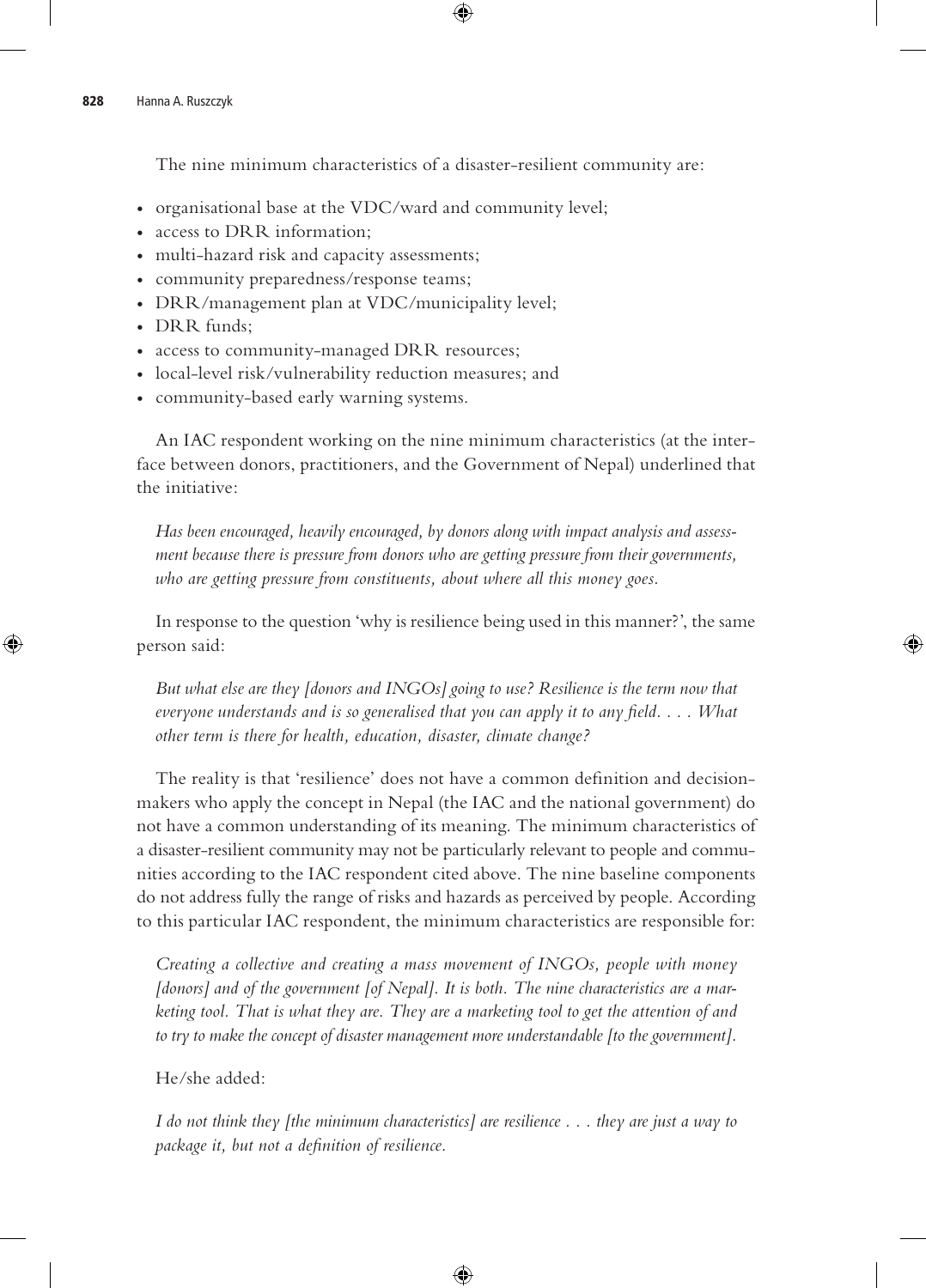The situation in Nepal reflects the state of affairs around the world. The framing of resilience has altered from 'building back better' (Monday, 2002, p. 1), to 'bouncing back' (Twigg, 2007), to 'bouncing forward' (Manyena, 2009) to a better future. In a seminal article, Manyena (2006, p. 436) contended that disaster resilience could become a new phrase, the primary value of which would be its description of 'a desired outcome of a disaster risk reduction programme'. Levine (2014) claims that the desire to operationalise or quantify resilience is an attempt by donors and practitioners to account for funds granted. This appears to have become a reality in Nepal and internationally.

# Problematising resilient communities

### The mythical resilient (urban) community

The Ministry of Federal Affairs and Local Development (MoFALD) states that responsibility in the event of a disaster will lie primarily at the community (neighbourhood) level. A senior government official in the ministry, which ceased to exist in 2018, replaced principally by the newly created Ministry of Local Development and General Administration (MoLDGA), proposed the following definition of a disasterresilient community:

*The community is central. Government and other partners can improve their capacity to deal with a disaster. Government is a small part in the capacity of the community. Communities that have sufficient capacity to save their lives and property from disaster, we think if these communities have these capacity, these communities are resilient.*

This is a particularly narrow interpretation of a disaster-resilient community, with minimal thought paid to complexity, inter-linkages, scales, and the role of government and other partners. The focus is on recouping losses; there is little consideration of the future.

The IAC worked with MoFALD for several years to support CBDRR initiatives. Many of the projects are striving to develop disaster-resilient communities under Flagship 4 of the NRRC. The senior government official cited above stressed that the community is at the heart of disaster resilience at the local level. The urban community needs to take care of itself; the government does not have a large role to play in helping communities become resilient. It is unclear how he/she expects communities to help themselves and using whose resources. The national government is abdicating responsibility to its people.

A decades-long myth continues to be perpetuated that communities are 'capable of anything . . . all that is required is sufficient mobilisation (through institutions) and the latent capacities of the community will be unleashed . . . the evidence does little to support such claims' (Cleaver, 2001, p. 46). The MoFALD representative argued that government should fulfil a support function; it only needs to play a small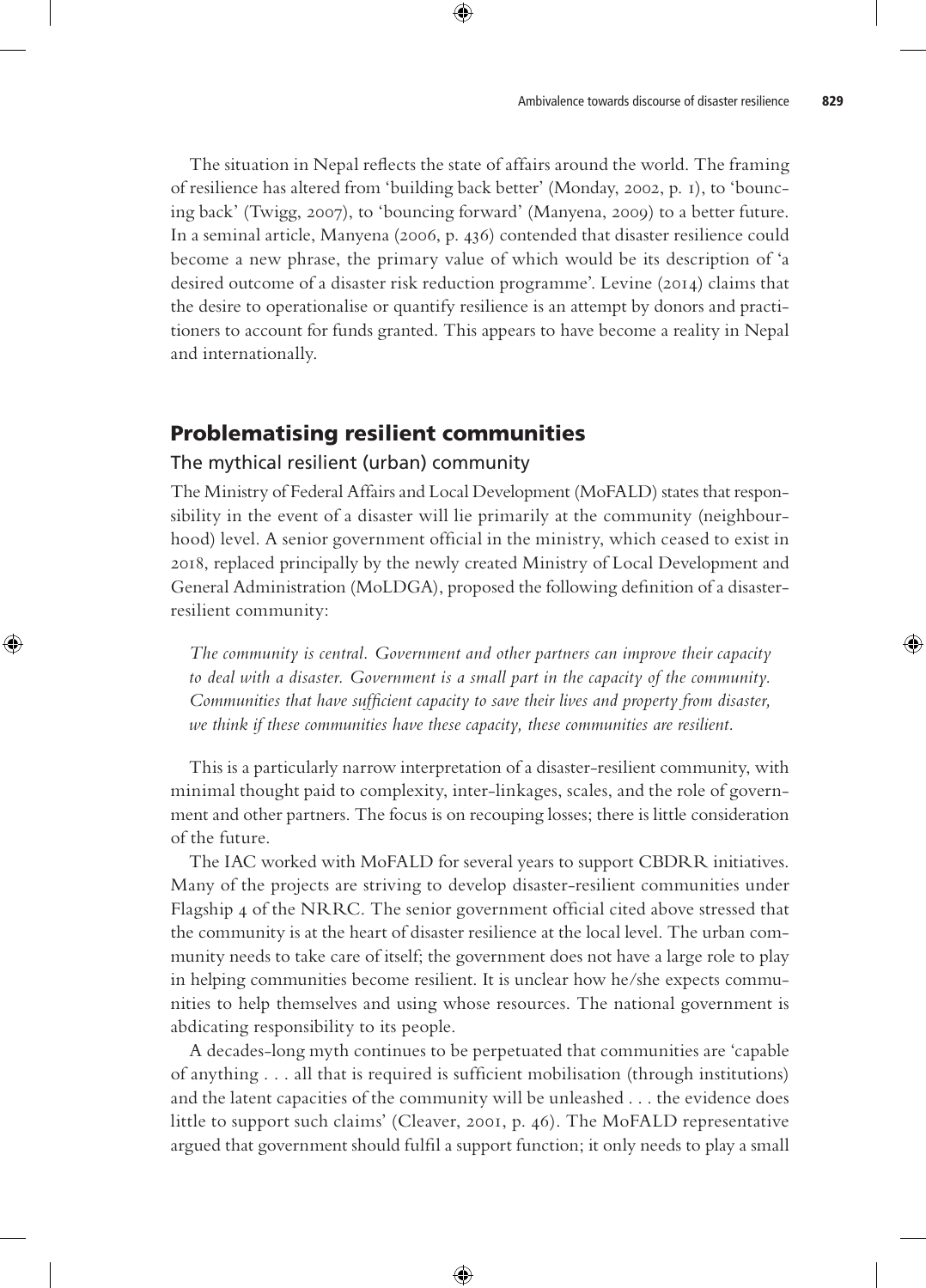role. The lowest level of formal government in Nepal is the ward; there is no formal public sector mechanism to support the neighbourhood level. Consequently, the government has the flexibility to decide whom to support in a time of crisis or disaster and whom to ignore owing to informality of government procedures (Ruszczyk, 2017).

The senior official problematised communities in an urban municipality: 'In one ward there will be four or five communities, [it is] difficult to merge these four [to] five communities into one, and each community has its separate problems'. He/she pointed out that urban communities, smaller than the ward geographically, are expected to be self-reliant with minimal support from government because the latter does not have the resources and the capacity.

The official, based in Kathmandu, clearly understands the tension between how the national government, with the financial and technical backing of the IAC, is structuring disaster resilience and the role of the public sector in managing resiliencebuilding efforts. For instance, MoFALD, and its successor, MoLDGA, require that municipalities have disaster management plans, including at the ward level. The central government explains that local authorities will have a budgetary provision for disaster resilience. Local governments have newly elected ward presidents but there is no formal mechanism to establish a connection with the government's interpretation of a community—that is, the neighbourhood group.

#### People and their communities are missing

The phrase 'disaster community resilience' is useful for the IAC. Through the discourse of resilience, donors and INGOs can work under an operational framework that structures their work in a new programmatic manner. The need to work in a different way has been an issue for decades, but the resilience discourse is creating a testing ground for new means of implementation. Regrettably, however, an explicit focus on people is absent from this discourse. Unacknowledged are the 'beneficiaries' of these IAC projects; the communities of people who are expected to be resilient in relation to what and over what time period is unclear.

There is not much of an overlap between communities targeted by projects and organically created forms of community or networks that exist already. There is a disconnect between the manner in which the IAC is working in Nepal and how urban communities organise and attempt to address their perceived continuum of hazards and risks. An IAC respondent who has worked for many years on the nine minimum characteristics in Nepal asserted that donors and INGOs view 'community as just this other thing at the end, which they then try to shove into a box for measurement purposes'.

Communities formed organically by residents fall away as an object of analysis in this disaster-resilience discourse of the IAC. In this operational framework of quantification, log frames and accountability with regard to funding, individuals, and communities are missing. The rush to redistribute responsibility for disaster resilience from government to communities is increasingly problematic if the role of government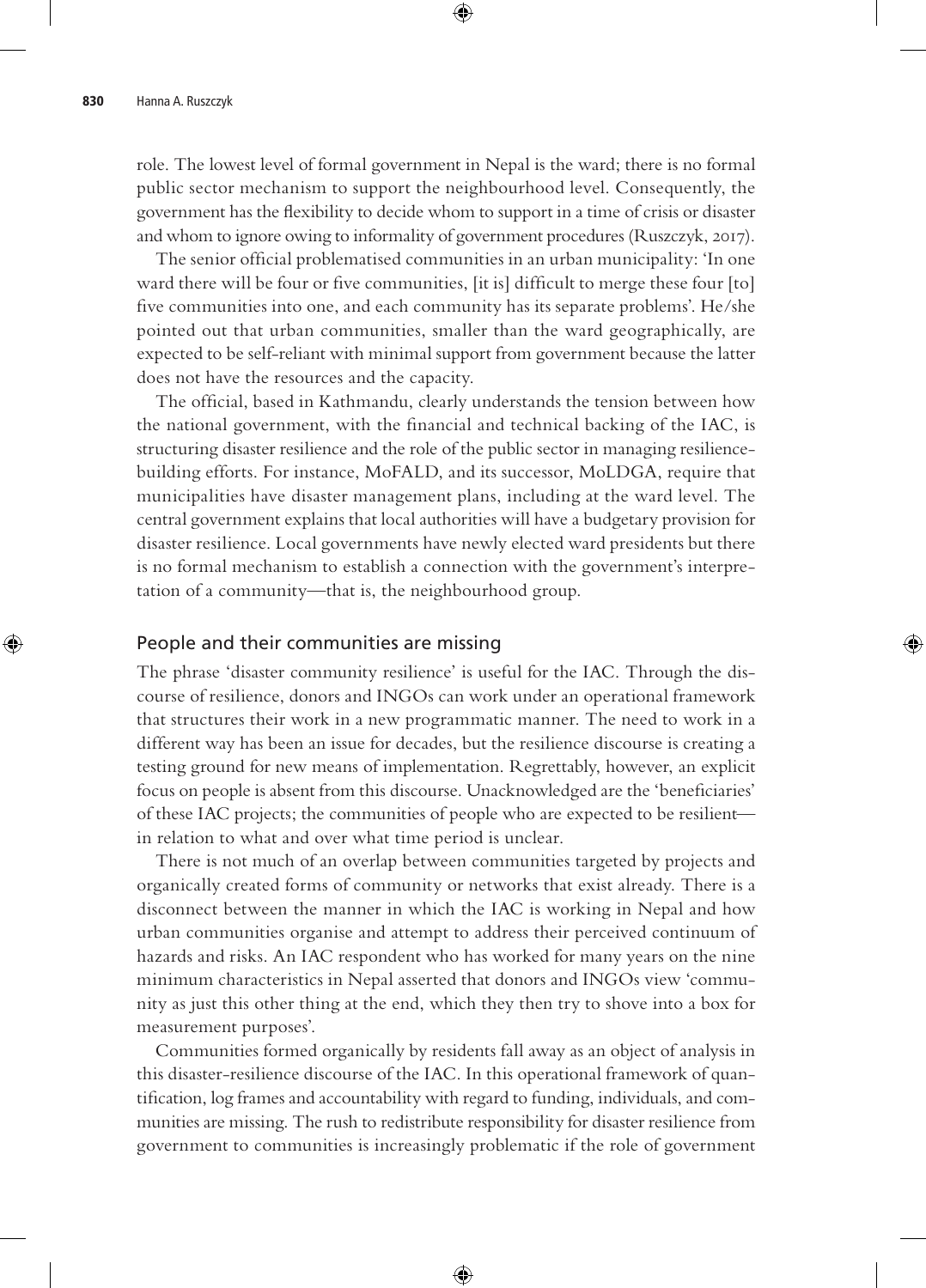is lost in the discussion and the burden for being resilient is on the individual or on urban 'communities'.

There are indications, based on the author's interviews in late 2017 with recently elected local government officials, that local authorities intend to work with all (informal) neighbourhood groups. Challenges, though, include the fact that in many cities, there are no neighbourhood groups or residents are excluded from neighbourhood groups owing to caste/ethnicity, socioeconomic class, or landownership status. These urban residents will struggle to be resilient without the support of these key social structures in the cities.

If the focus is on community in the form of neighbourhood groups, the more vulnerable members of society are left unseen, unheard, and unable to become resilient to unforeseen disasters. In the past, the development 'gaze turned peasants, women, and the environment into spectacles' (Escobar, 2012, p. 155). One could argue now that the international DRR and development discourse is establishing so-called resilient communities as the spectacle without genuinely engaging with people and communities. Understanding how people create communities and what type of linkages to government they desire in building their resilience strategies (Katz, 2004) is missing from discussions nationally and internationally.

By employing the phrase disaster-resilient community vis-à-vis CBDRR projects, the IAC in Nepal is generating an illusion of supporting the resilience of people to natural hazards in Nepal. This criticism (of not engaging fully with people) is not peculiar to resilience; it is in fact a feature of many development interventions in the country and abroad. Nevertheless, it still warrants interrogation in this analysis of disaster resilience.

# Analysis of a grand plan

### Disaster resilience and the complexity of the everyday

Disaster resilience can be considered as another grand plan (Scott, 1998) introduced by the international community to enhance the lives of people in the Global South. The concept of disaster community resilience allows outsiders, such as the IAC in Nepal, interested in influencing the structures and behaviour of governments and groups working on DRR to stake a claim concerning the impacts. Yet, disaster community resilience does not engage sufficiently with urban residents, their continuum of urban disaster risk, their sources of and access to power, and the politics involved.

As Joseph (2013, p. 52) underscores: 'The limits to resilience are real. Although it might increasingly pervade international organisations, this does not necessarily have any meaningful effects on the ground'. Resilience has been introduced with well-wished desires (positive change for people) that prove difficult to achieve in practice. How the concept is being used within the disaster resilience discourse, and the approach supported by donors in Nepal, are at odds with the needs of people in cities.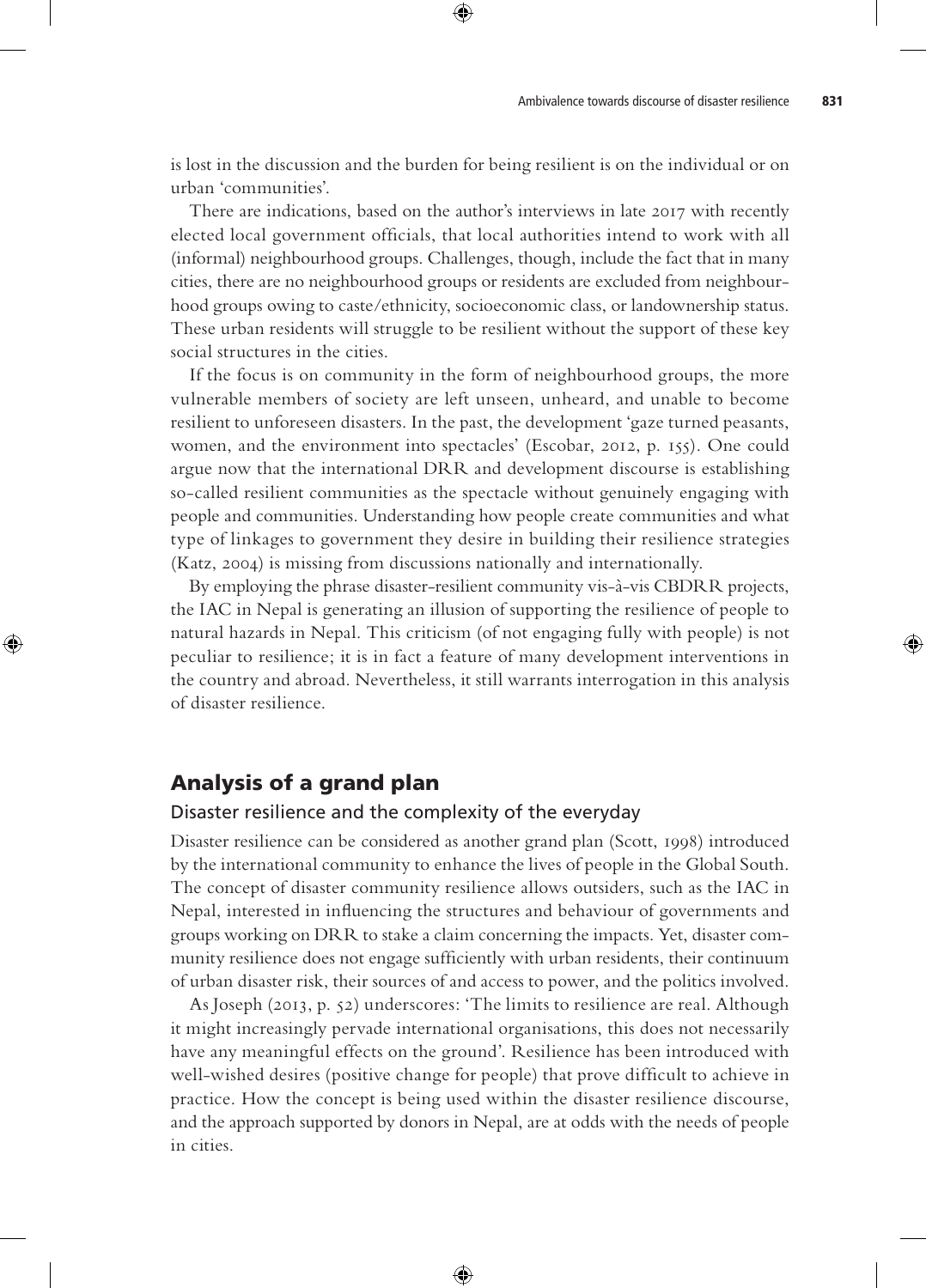There is increasing concern among the IAC about the application of the concept of resilience. Resilience has been encapsulated in a wider debate critiquing development. In addition, there is awareness that in Nepal, as in other places, 'development' has helped to manufacture risk (Cannon and Müller-Mahn, 2010). The relationship between development and disasters necessitates consideration at this point. Disasters should be understood as unsolved development problems since they are not events of nature, but, rather, the product of the interaction of people, society, and the natural environment (Cardona, 2004).

In a paper entitled 'Engendering development and disasters', Bradshaw (2014) calls for an explicit focus on the root causes of women's vulnerability, and suggests that IAC programmes be designed to concentrate on reducing gender inequalities by challenging unequal power relations. With regard to this paper, it is contended that donor projects should focus explicitly not just on gender, but also on people, urban residents, the root causes of vulnerability (Wisner et al., 2004), and the continuum of perceived risk that individuals face in the everyday, including to their livelihoods and economic security (Ruszczyk, 2014, 2017, and 2018). An international DRR expert in Nepal made the following observation:

*What I really think and from what I have seen, in order to talk about resilience, you have to talk about the bigger context of how to improve livelihoods. . . . So you cannot talk about [disaster] resilience if people have nothing. And they have no capacity to think about tomorrow.* 

This respondent argues for a more holistic understanding of development, differentiating between disaster resilience to a hazard and resilience as a more general concept, whereby people have opportunities for a better life on their own terms. Increasingly, members of the IAC are dissatisfied with the narrow application of resilience to a hazard. Instead, they are seeking a more holistic understanding of the risks and hazards that confront residents. The IAC is critiquing 'development' in Nepal. The DRR expert cited above suggests that international policymakers and Nepalese people comprehend issues in very different ways.

In an interview after the earthquake in 2015, another international expert working on CBDRR highlighted interrelated issues (exclusion based on caste and the relationship between the economy and governance) that CBDRR resilience projects have ignored until now. He/she stated that, within Nepalese society:

*Exclusion is based on caste basically. There is a lot of corruption. The [national] budgets are not used properly. The budgets are used to reinforce the system. Basically, when we talk about resilience, when we talk about systems, in Nepal the system is actually so broken down, the communities are on their own for most of it. So [all of us] need to address [the] governance issue. This would be the starting point. Also poverty and [the] economy. The livelihoods of the people do not give them enough space to get out of the poverty trap. [The focus of the IAC] should be less about disasters and more about other things in my*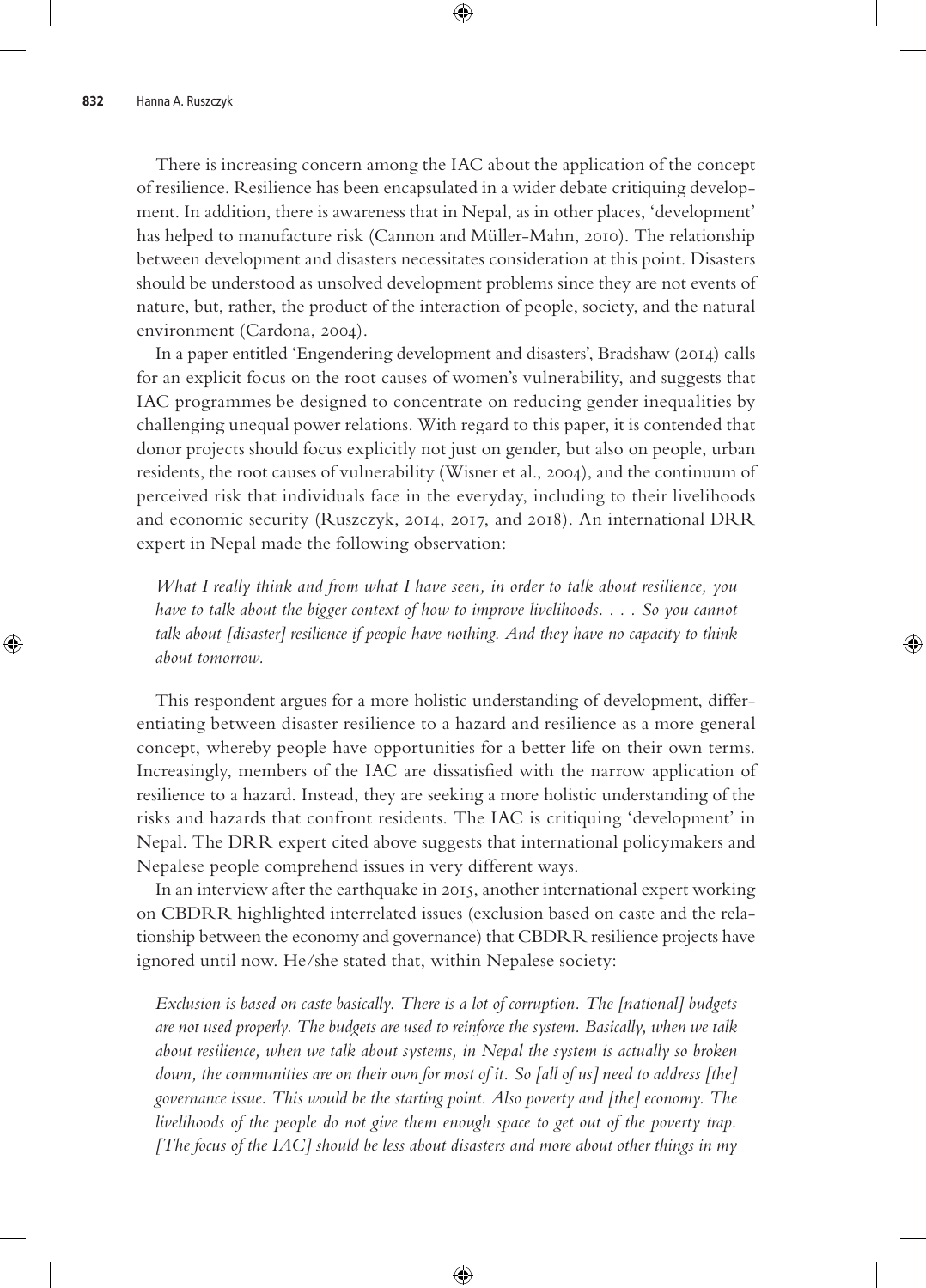*opinion. More about [the] economy and governance. Disasters are important, but the individuals are working all year to get out of [the] poverty trap, the disaster reduces a bit of effectiveness or efficiency of what they have achieved.*

He/she explained that historically, the government has been seen as an exploitative structure against large portions of the Nepalese people, adding: 'I think they [the Nepalese people] are [being] pushed to the limit'. Nepalese people cannot do more for themselves. In reality, they are already resilient subjects (O'Malley, 2010; Evans and Reid, 2013). They need other governance scales to support them, such as the newly elected local authorities and the new federal government (as of 2017), in order to have a better quality of life and a safe future.

### What is lost by using the discourse of resilience?

People, power, and politics are lost in this grand plan of (disaster) resilience. An understanding of the priorities of people and how they already cope and show their resilience is absent. People's expressed desire for safety is lost in the discourse of resilience. Bahadur and Tanner (2014) underscore the need to consider people, power, and politics in their exploration of how the concept is employed within the Asian Cities Climate Change Resilience Network initiative in India.

Donors and practitioners bring their own priorities (DRR and an emphasis on particular hazards), language, and tools (such as CBDRR and disaster resilience) to Nepal and other countries that receive funding. Resilience discussions in the realm of climate change and disasters are based, to a significant extent, on Western concepts and thus are not particularly relevant in the Global South (Voss and Funk, 2015). The language of resilience allows international and national policymakers to hide behind people who are accorded responsibility for helping themselves in times of hardship. These are people who are largely 'pushed to the limit' in the words of the international CBDRR expert quoted earlier. Focusing on disaster resilience is insufficient in this context.

Why and how resilience is of value or a necessity, as well as by whom and for whom, are matters that are also not often addressed. Carpenter et al. (2001) were the first to ask 'resilience of what to what?', a question that remains pertinent. Drawing on the understandings of development and science and technology studies, Leach (2008, p. 3) suggests querying: 'resilience of what, for whom?'. If urban residents, communities, and cities (Vale, 2014) are to enhance their resilience (or be more than resilient) to an event, a natural hazard (Tobin, 1999; Gaillard, 2007; Fernando, 2012) or specifically a seismic hazard (Bruneau et al., 2003; Ainuddin and Routray, 2012), then power issues need to be considered. Slater (2014, n.p.) even hypothesises that '"resilience" studiously, perhaps even judiciously, ignores every important question' in relation to uneven development, enabling, inter alia, political structures and state strategies.

Only by asking questions such as 'whose resilience is important?' to 'what event or hazard?', 'whose lens is being used to examine resilience?', 'who impacts on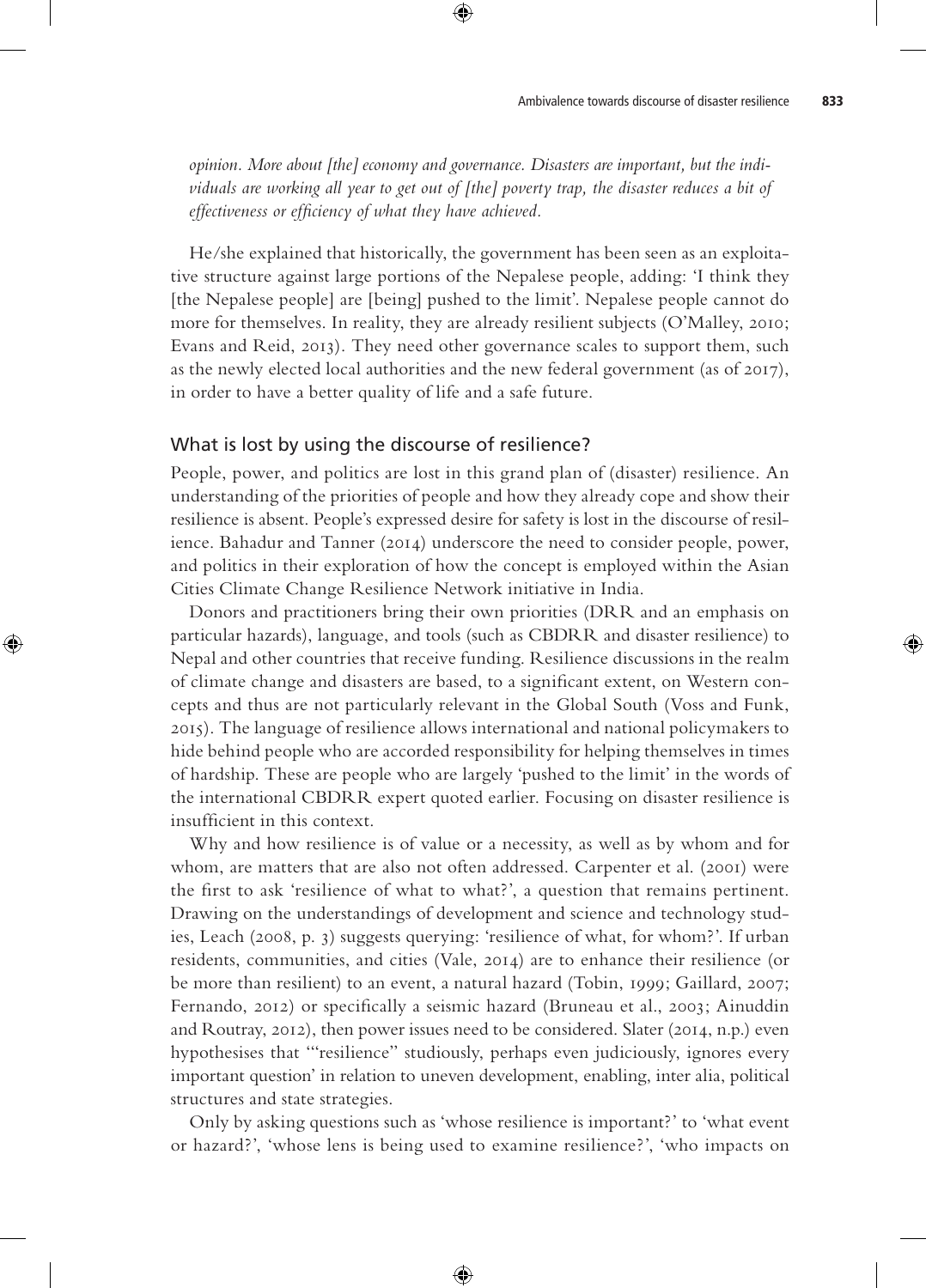resilience?', and listening to and comprehending the power relations, the range of scales involved, and the complex intersectionality between those scales, can resilience as a concept be used to benefit those who need to be more than resilient subjects. It is here that further exploration of people's perceptions of risk, economic security, social networks and communities, and relationship to government is warranted, not only in Nepal but also in many other countries.

## Conclusion

This paper investigates empirically how the IAC (donors and practitioner INGOs) considers and implements (disaster) resilience internationally and nationally in Nepal. The country setting of Nepal is specific (a post-conflict and hazard-prone nation), but the general themes of this analysis can be generalised to other parts of the world where the IAC has introduced the (disaster) resilience discourse.

The two quotations at the beginning of the introduction suggest that the discourse of resilience can be viewed positively and negatively within the IAC. On a global level, the IAC is considering the discourse of resilience in a cautiously positive manner as a bridging mechanism via which donors and INGOs can attempt to work together more effectively across the areas of climate change adaptation, conflict, development, and DRR. On a national level, disaster resilience is being used to influence the Government of Nepal, as well as serving as an operational tool of donors. Disaster community resilience is a project management instrument of donors to measure the effectiveness of CBDRR projects in Nepal.

Regrettably, however, an explicit focus on people and their communities is lost in the process. The mythical resilient urban community is fashioned in the IAC's imaginary; understanding how people create communities and what type of linkages with government urban residents desire to develop their resilience strategies is missing, though, from this discussion. The bottleneck in supporting urban residents to be more resilient is to be found within both the IAC and the national government.

Disaster resilience can be viewed as another grand plan introduced by the international community to enhance the lives of people. The concept allows the IAC in Nepal to influence the structures and behaviour of government and practitioners working on DRR in order to stake a claim to the impacts. However, disaster community resilience does not engage sufficiently with urban residents, their understanding of urban risks and hazards, their sources of resilience, and the ways in which people interact with the government to build a safe future.

If the IAC community could listen to residents' perceptions of risk and understand the social networks already in place, its interventions would be structured in a different manner. This would entail more of a spotlight on livelihoods, urban infrastructure, and the relationship between government and people, and would be a starting point in shaping a safer future. Governance would play a key role here; linkages between people and government would be enhanced so that they can work together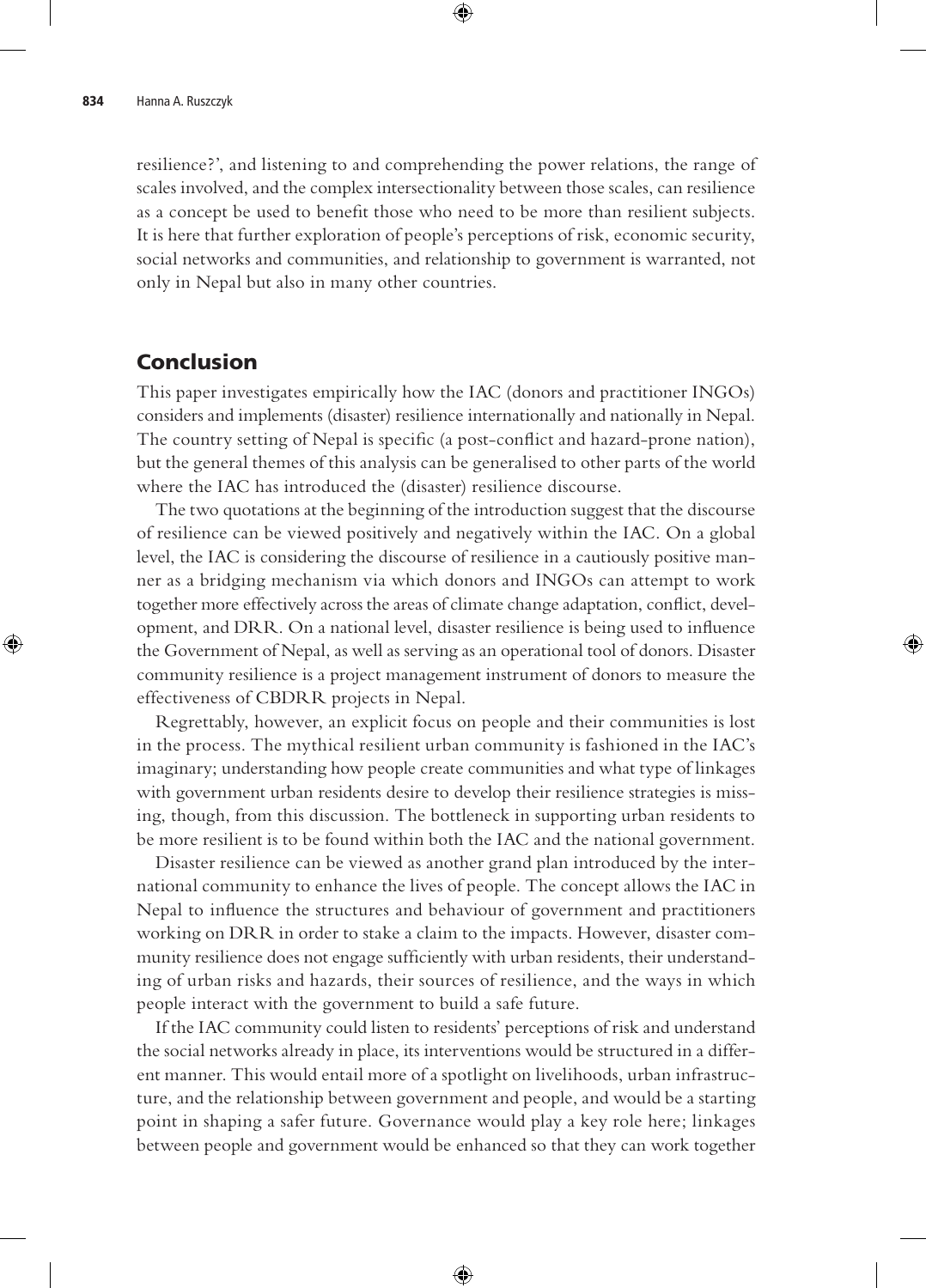in the short and long term on everyday and infrequent risks, including hazards such as earthquakes and floods.

These types of projects may be difficult to account for in a log frame or within other project management tools. The benefits of such projects would also not be immediate, making it difficult for INGOs to demonstrate the impacts of their projects to donors. A focus on people, power, and politics has been lost through the discourse of resilience and urban residents are left behind to take care of themselves and to create a safe future. People deserve more—the effort needs to be made.

# Acknowledgements

This paper is dedicated to Dr Bernard Manyena, who died on 27 April 2018. His paper entitled 'The concept of resilience revisited', which appeared in *Disasters* 30(4), introduced me to the concept of resilience. He was a thoughtful scholar who was particularly interested in policy and practice.

# Correspondence

Dr Hanna A. Ruszczyk, Institute of Hazard, Risk and Resilience and the Department of Geography, Durham University, Lower Mount Joy, South Road, Durham DH1 3LE, United Kingdom. E-mail: h.a.ruszczyk@durham.ac.uk; Twitter: @hruszczyk; Website: http://hannaruszczyk.weebly.com

# References

- Ainuddin, S. and J.K. Routray (2012) 'Community resilience framework for an earthquake prone area in Baluchistan'. *International Journal of Disaster Risk Reduction*. 2(1). pp. 25–36.
- Aldrich, D.P. (2012) *Building Resilience: Social Capital in Post-disaster Recovery*. University of Chicago Press, Chicago, IL.
- Alexander, D.E. (2013) 'Resilience and disaster risk reduction: an etymological journey'. *Natural Hazards and Earth System Science*. 13(11). pp. 2707–2716.
- Anderson, B. (2015) 'What kind of thing is resilience?'. *Politics*. 35(1). pp. 60–66.
- Asprone, D. and G. Manfredi (2014) 'Linking disaster resilience and urban sustainability: a glocal approach for future cities'. *Disasters*. 39(S1). pp. S96–S111.
- Bahadur, A. and T. Tanner (2014) 'Transformational resilience thinking: putting people, power and politics at the heart of urban climate resilience'. *Environment and Urbanization*. 26(1). pp. 200–214.
- Bahadur, A., M. Ibrahim, and T. Tanner (2010) *The Resilience Renaissance? Unpacking of Resilience for Tackling Climate Change and Disasters*. Strengthening Climate Resilience Discussion Paper 1. Strengthening Climate Resilience, University of Sussex, Brighton.
- Bahadur, A., M. Ibrahim, and T. Tanner (2013) 'Characterising resilience: unpacking the concept for tackling climate change and development'. *Climate and Development*. 5(1). pp. 55–65.
- Bankoff, G., T. Cannon, F. Krüger, and E.L.F. Schipper (2015) 'Introduction: exploring the links between cultures and disasters'. In F. Krüger et al. (eds.) *Cultures and Disasters: Understanding Cultural Framings in Disaster Risk Reduction*. Routledge, London. pp. 1–16.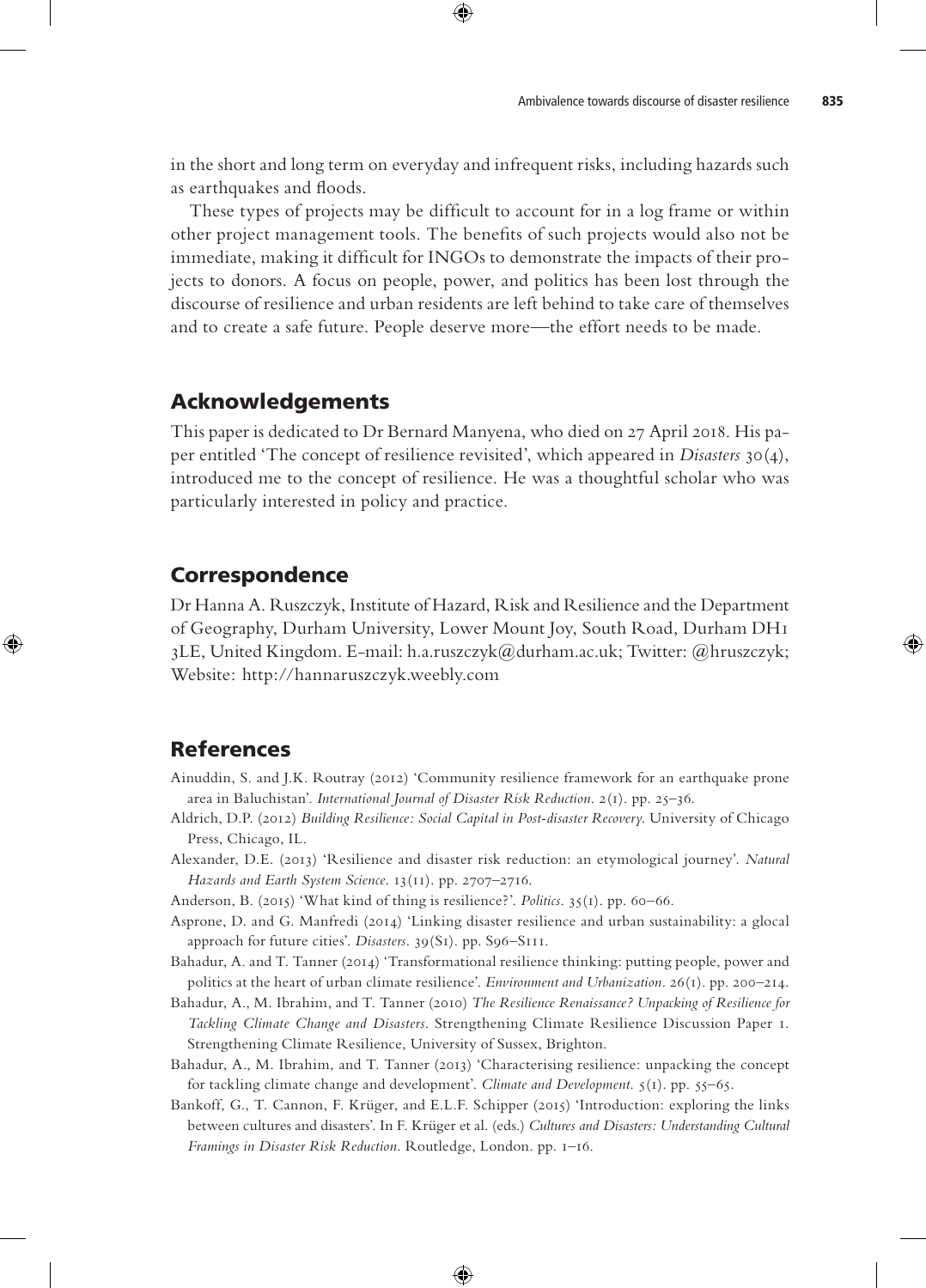- Béné, C., A. Newsham, and M. Davies (2013) *Making the Most of Resilience*. IDS In Focus Policy Briefing Issue 32. February. Institute of Development Studies, Brighton.
- Béné, C., F.S. Chowdhury, M. Rashid, S.A. Dhali, and F. Jahan (2017) 'Squaring the circle: reconciling the need for rigor with the reality on the ground in resilience impact assessment'. *World Development*. 97(C). pp. 212–231.
- Berry, K. and S. Gururani (2015) 'Introduction'. In S. Gururani and K. Berry (eds.) *Gender in the Himalaya: Feminist Explorations of Identity, Place, and Positionality*. First edition. Himal Books for Association for Nepal and Himalayan Studies and Social Science Baha, Kathmandu. pp. 1–17.
- Bradshaw, S. (2014) 'Engendering development and disasters'. *Disasters*. 39(S1). pp. S54–S75.
- Brown, K. (2012) 'Policy discourses of resilience'. In M. Pelling, D. Manuel-Navarrete, and M.R. Redclift (eds.) *Climate Change and the Crisis of Capitalism*. Routledge, New York, NY. pp. 37–50.
- Brown, K. (2014) 'Global environmental change I: a social turn for resilience?'. *Progress in Human Geography*. 38(1). pp. 107–117.
- Brown, K. (2016) *Resilience, Development and Global Change*. Routledge, London.
- Bruneau, M. et al. (2003) 'A framework to quantitatively assess and enhance the seismic resilience of communities'. *Earthquake Spectra*. 19(4). pp. 733–752.
- Buckle, P. (2006) 'Assessing social resilience'. In D. Paton and D. Johnston (eds.) *Disaster Resilience: An Integrated Approach*. Charles C. Thomas Publisher, Springfield, IL. pp. 88–104.
- Cannon, T. and D. Müller-Mahn (2010) 'Vulnerability, resilience and development discourses in context of climate change'. *Natural Hazards*. 55(3). pp. 621–635.
- Cannon, T., F. Krüger, G. Bankoff, and L. Schipper (2014) 'The links between culture and risk'. In T. Cannon and L. Schipper (eds.) *World Disasters Report 2014: Focus on Culture and Risk*. Chapter 1. International Federation of Red Cross and Red Crescent Societies, Geneva. pp. 8–34.
- Cardona, O.D. (2004) 'The need for rethinking the concepts of vulnerability and risk from a holistic perspective: a necessary review and criticism for effective risk management'. In G. Bankoff, G. Frerks, and D. Hilhorst (eds.) *Mapping Vulnerability: Disasters, Development, and People*. Earthscan Publications, London. pp. 37–51.
- Carpenter, S.R., B. Walker, J.M. Anderies, and N. Abel (2001) 'From metaphor to measurement: resilience of what to what?'. *Ecosystems*. 4(8). pp. 765–781.
- Chandler, D. (2014) *Resilience: The Governance of Complexity*. Routledge, Abingdon.
- Cleaver, F. (2001) 'Institutions, agency and the limitations of participatory approaches to development'. In B. Cooke and U. Kothari (eds.) *Participation: The New Tyranny?* Zed Books, London. pp. 36–55.
- de Beer, F. (2013) 'Community-based natural resource management: living with Alice in Wonderland?'. *Community Development Journal*. 48(4). pp. 555–570.
- Escobar, A. (2012) *Encountering Development: The Making and Unmaking of the Third World*. Princeton University Press, Princeton, NJ.
- Esposito, R. (2013) *Terms of the Political: Community, Immunity, Biopolitics*. Fordham University Press, New York, NY.
- Evans, B. and J. Reid (2013) 'Dangerously exposed: the life and death of the resilient subject'. *Resilience*.  $1(2)$ . pp. 83–98.
- Fernando, G.A. (2012) 'Bloodied but unbowed: resilience examined in a South Asian community'. *American Journal of Orthopsychiatry*. 82(3). pp. 367–375.
- Gaillard, J.C. (2007) 'Resilience of traditional societies in facing natural hazards'. *Disaster Prevention and Management: An International Journal*. 16(4). pp. 522–544.
- Government of Nepal, Central Bureau of Statistics (2012) *Poverty in Nepal 2010–11*. Government of Nepal, Kathmandu.
- Government of Nepal, National Planning Commission (2017) *National Review of Sustainable Development Goals*. Government of Nepal, Kathmandu. http://www.indiaenvironmentportal.org.in/ files/file/National\_Review-SDGs.pdf (last accessed on 25 June 2019).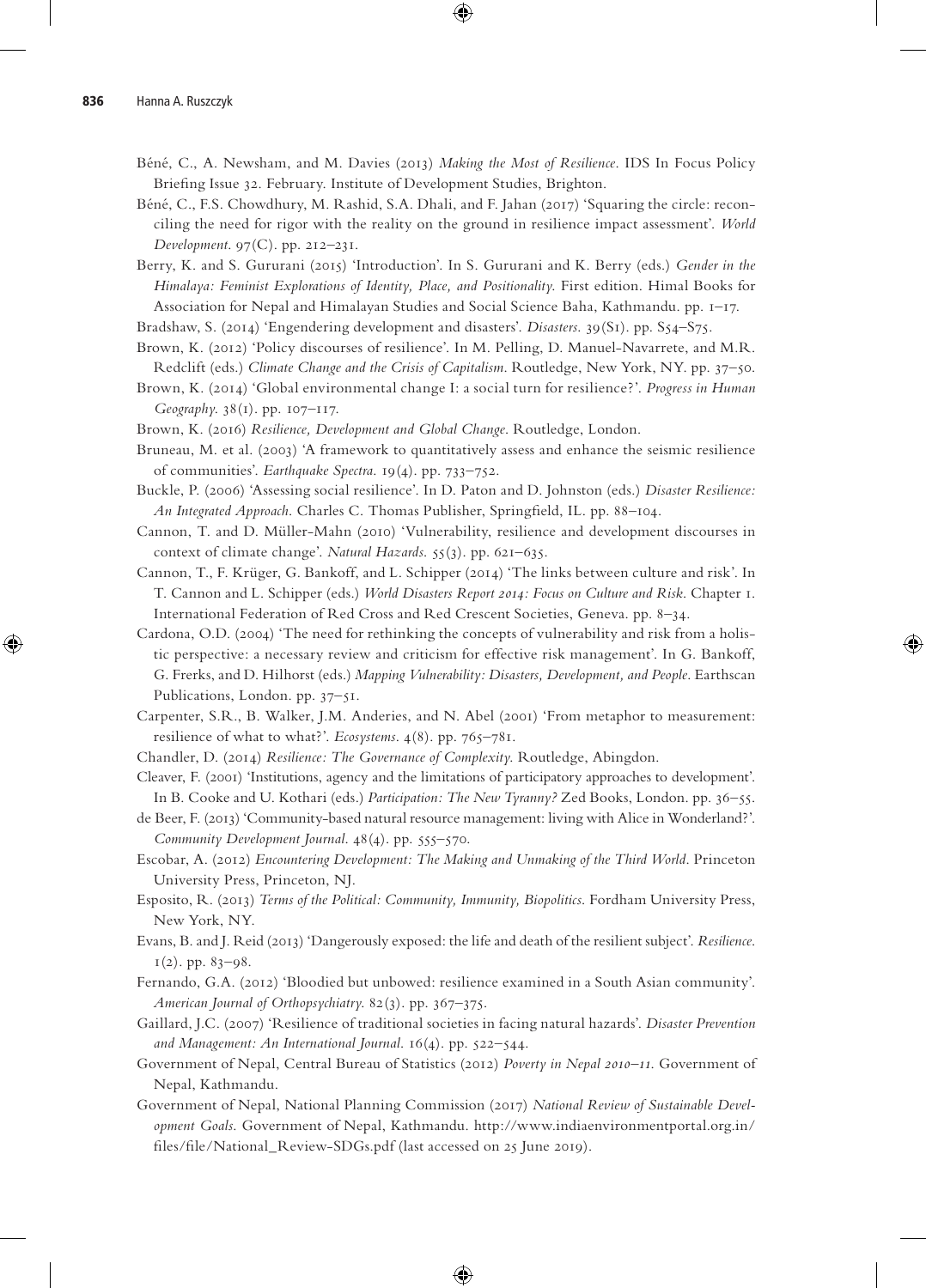- Government of Nepal, National Planning Commission, and the United Nations Development Programme (2011) *Millennium Development Goals Needs Assessment for Nepal 2010*. http://www.np.undp. org/content/nepal/en/home/library/mdg/millenium-development-goals-mdgs-needs-assessmentfor-nepal-2010.html (last accessed on 11 June 2019).
- Hutter, G., C. Kuhlicke, T. Glade, and C. Felgentreff (2013) 'Natural hazards and resilience: exploring institutional and organizational dimensions of social resilience'. *Natural Hazards*. 67(1). pp. 1–6.
- International Centre for Integrated Mountain Development (2015) 'Nepal earthquake 2015: disaster recovery and reconstruction information platform (NDRRIP)'. http://www.icimod.org/?q=21324 (last accessed on 14 June 2019).
- Jones S., K.J. Oven, and B. Wisner (2016) 'A comparison of the governance landscape of earthquake risk reduction in Nepal and the Indian state of Bihar'. *International Journal of Disaster Risk Reduction*. 15 (March). pp. 29–42.
- Joseph, J. (2013) 'Resilience as embedded neoliberalism: a governmentality approach'. *Resilience*. 1(1). pp. 38–52.
- Katz, C. (2004) *Growing Up Global: Economic Restructuring and Children's Everyday Lives*. University of Minnesota Press, Minneapolis, MN.
- Kelly, U. and R. Kelly (2016) 'Resilience, solidarity, agency grounded reflections on challenges and synergies'. *Resilience*. 5(1). pp. 10–28.
- Kirbyshire, A. et al. (2017) *Resilience Scan* | *July–September: A Review of Literature, Debates and Social Media on Resilience*. Report. Overseas Development Institute, London.
- Klein, R.J.T., R.J. Nicholls, and F. Thomalla (2003) 'Resilience to natural hazards: how useful is this concept?'. *Environmental Hazards*. 5(1). pp. 35–45.
- Leach, M. (ed.) (2008) *Re-framing Resilience: A Symposium Report*. STEPS Working Paper 13. STEPS Centre, University of Sussex, Brighton.
- Levine, S. (2014) *Assessing Resilience: Why Quantification Misses the Point*. HPG Working Paper. July. Humanitarian Policy Group, Overseas Development Institute, London.
- Levine, S., A. Pain, S. Bailey, and L. Fan (2012) *The Relevance of 'Resilience'?* HPG Policy Brief 49. September. Humanitarian Policy Group, Overseas Development Institute, London.
- Lizarralde, G. et al. (2015) 'A systems approach to resilience in the built environment: the case of Cuba'. *Disasters*. 39(S1). pp. S76–S95.
- Manyena, S.B. (2006) 'The concept of resilience revisited'. *Disasters*. 30(4). pp. 433–450.
- Manyena, S.B. (2009) *Disaster Resilience in Development and Humanitarian Interventions*. Doctoral thesis. University of Northumbria, Newcastle.
- Matyas, D. and M. Pelling (2015) 'Positioning resilience for 2015: the role of resistance, incremental adjustment and transformation in disaster risk management policy'. *Disasters*. 39(S1). pp. S1–S18.
- McFarlane, C., J. Silver, and Y. Truelove (2016) 'Cities within cities: intra-urban comparison of infrastructure in Mumbai, Delhi and Cape Town'. *Urban Geography*. 38(9). pp. 1393–1417.
- Mitchell, T. and K. Harris (2012) *Resilience: A Risk Management Approach*. Background Note. January. Overseas Development Institute, London.
- Mochizuki, J., A. Keating, Liu W., S. Hochrainer-Stigler, and R. Mechler (2017) 'An overdue alignment of risk and resilience? A conceptual contribution to community resilience'. *Disasters*. 42(2). pp. 361–391.
- Monday, J.L. (2002) 'Introduction to building back better: creating a sustainable community after disaster'. *Natural Hazards Informer*. 3 (February). https://hazards.colorado.edu/archive/publications/ informer/infrmr3/ (last accessed on 14 June 2019).
- Nepal Risk Reduction Consortium (2013) *Flagship 4 Handbook: Nepal's 9 Minimum Characteristics of a Disaster Resilient Community*. http://flagship4.nrrc.org.np/sites/default/files/documents/NRRC%20- %20Flagship%204%20Handbook\_26%20Aug%2013.pdf (last accessed on 12 June 2019).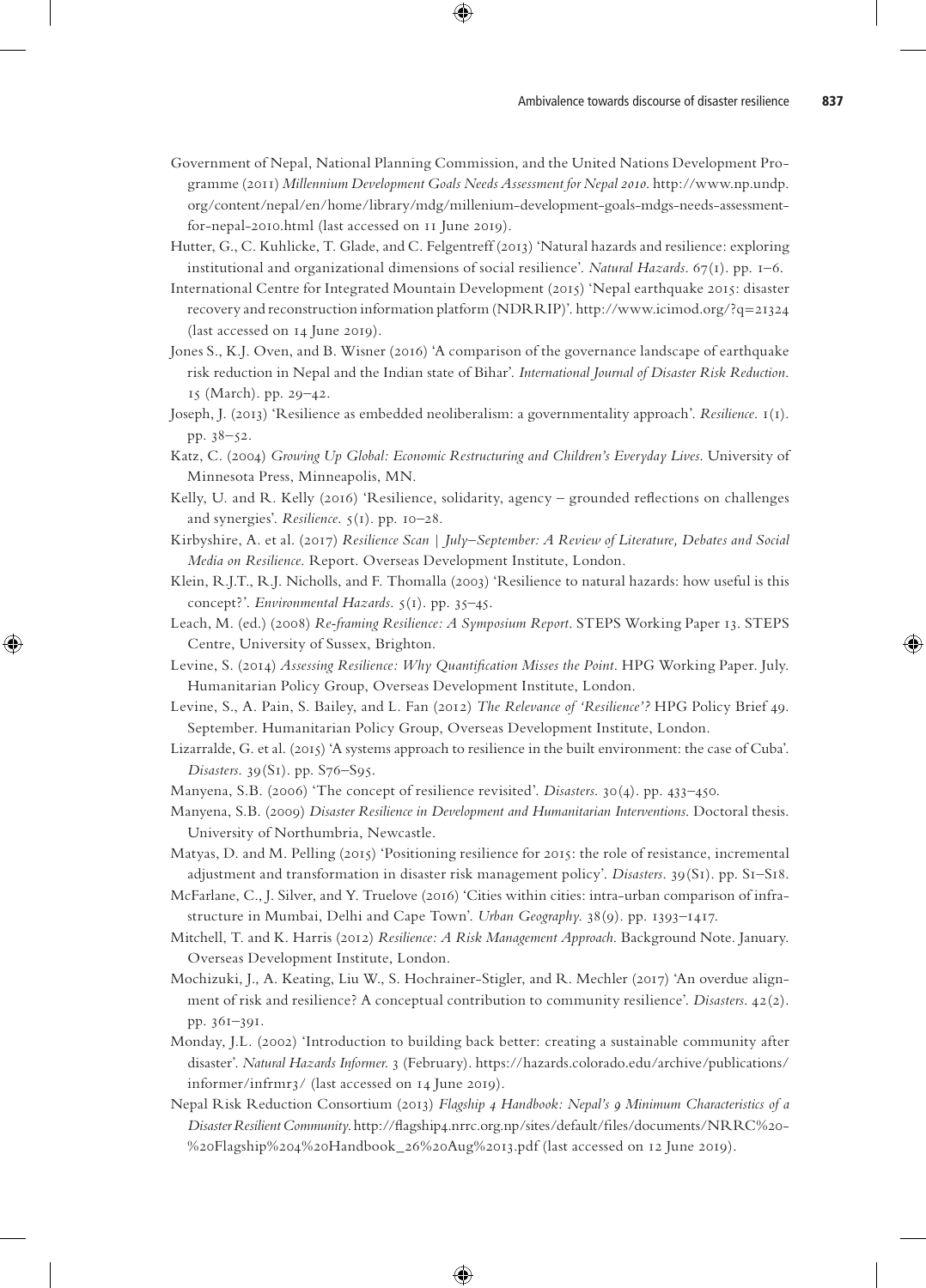- Nightingale, A.J. (2015) 'Challenging the romance with resilience: communities, scale and climate change'. In W. Harcourt and I.L. Nelson (eds.) *Practising Feminist Political Ecologies: Moving Beyond the 'Green Economy'*. Zed Books, London. pp. 182–210.
- O'Malley, P. (2010) 'Resilient subjects: uncertainty, warfare and liberalism'. *Economy and Society*. 39(4). pp. 488–509.
- Oven, K.J. et al. (2017) *Review of the Nine Minimum Characteristics of a Disaster Resilient Community in Nepal.* Final Report. May. Durham University, Durham.
- Pelling, M. (2011) *Adaptation to Climate Change: From Resilience to Transformation*. Routledge, London.
- Pugh, J. (2014) 'Resilience, complexity and post-liberalism: resilience, complexity and post-liberalism'. *Area*. 46(3). pp. 313–319.
- Ride, A. and D. Bretherton (2011) *Community Resilience in Natural Disasters*. First edition. Palgrave Macmillan, New York, NY.
- Rigg, J., K.J. Oven, G.K. Basyal, and R. Lamichhane (2016) 'Between a rock and a hard place: vulnerability and precarity in rural Nepal'. *Geoforum*. 76 (November). pp. 63–74.
- Rival, L. (2009) 'The resilience of indigenous intelligence'. In K. Hastrup (ed.) *The Question of Resilience: Social Responses to Climate Change*. Det Kongelige Danske Videnskabernes Selskab, Viborg. pp. 293–313.
- Ruszczyk, H.A. (2014) *Local Understandings of Community Resilience in Earthquake Prone Nepal*. Master of Arts thesis. Durham University, Durham.
- Ruszczyk, H.A. (2017) *The Everyday and Events: Understanding Risk Perceptions and Resilience in Urban Nepal*. Doctoral thesis. Durham University, Durham.
- Ruszczyk, H.A. (2018) 'A continuum of perceived urban risk from the Gorkha earthquake to economic insecurity'. *Environment and Urbanization*. 30(1). pp. 317–332.
- Schipper, E.L.F. and L. Langston (2015) *A Comparative Overview of Resilience Measurement Frameworks, Analysing Indicators and Approaches*. Working Paper 422. July. Overseas Development Institute, London.
- Schipper, L. and M. Pelling (2006) 'Disaster risk, climate change and international development: scope for, and challenges to, integration'. *Disasters*. 30(1). pp. 19–38.
- Scott, J.C. (1998) *Seeing Like a State: How Certain Schemes to Improve the Human Condition have Failed*. Yale University Press, New Haven, CT.
- Solnit, R. (2009) *A Paradise Built in Hell: The Extraordinary Communities that Arise in Disaster*. Penguin Books, New York, NY.
- Slater, T. (2014) 'The resilience of neoliberal urbanism'. Open Democracy. 28 January. https://www. opendemocracy.net/opensecurity/tom-slater/resilience-of-neoliberal-urbanism (last accessed on 14 June 2019).
- Swyngedouw, E. (1997) 'Neither global nor local: 'glocalization' and the politics of scale'. In K.R. Cox (ed.) *Spaces of Globalization: Reasserting the Power of the Local*. Guilford Press, New York, NY. pp. 137–166.
- Tanner, T., A. Bahadur, and M. Moench (2017) *Challenges for Resilience Policy and Practice*. Working Paper 519. April. Overseas Development Institute, London.
- Tobin, G.A. (1999) 'Sustainability and community resilience: the holy grail of hazards planning?'. *Global Environmental Change Part B: Environmental Hazards*. 1(1). pp. 13–25.
- Twigg, J. (2007) *Characteristics of a Disaster-resilient Community*: *A Guidance Note*. Version 1. August. https://www.preventionweb.net/files/2310\_Characteristicsdisasterhighres.pdf (last accessed on 14 June 2019).
- United Nations Development Programme (2017) 'Nepal: poverty reduction'. http://www.np.undp.org/ content/nepal/en/home/ourwork/povertyreduction/overview.html (last accessed on 14 June 2019).
- United Nations International Strategy for Disaster Reduction (2005) *Hyogo Framework for Action 2005–2015: Building the Resilience of Nations and Communities to Disasters*. https://www.unisdr.org/ we/inform/publications/1037 (last accessed on 14 June 2019).